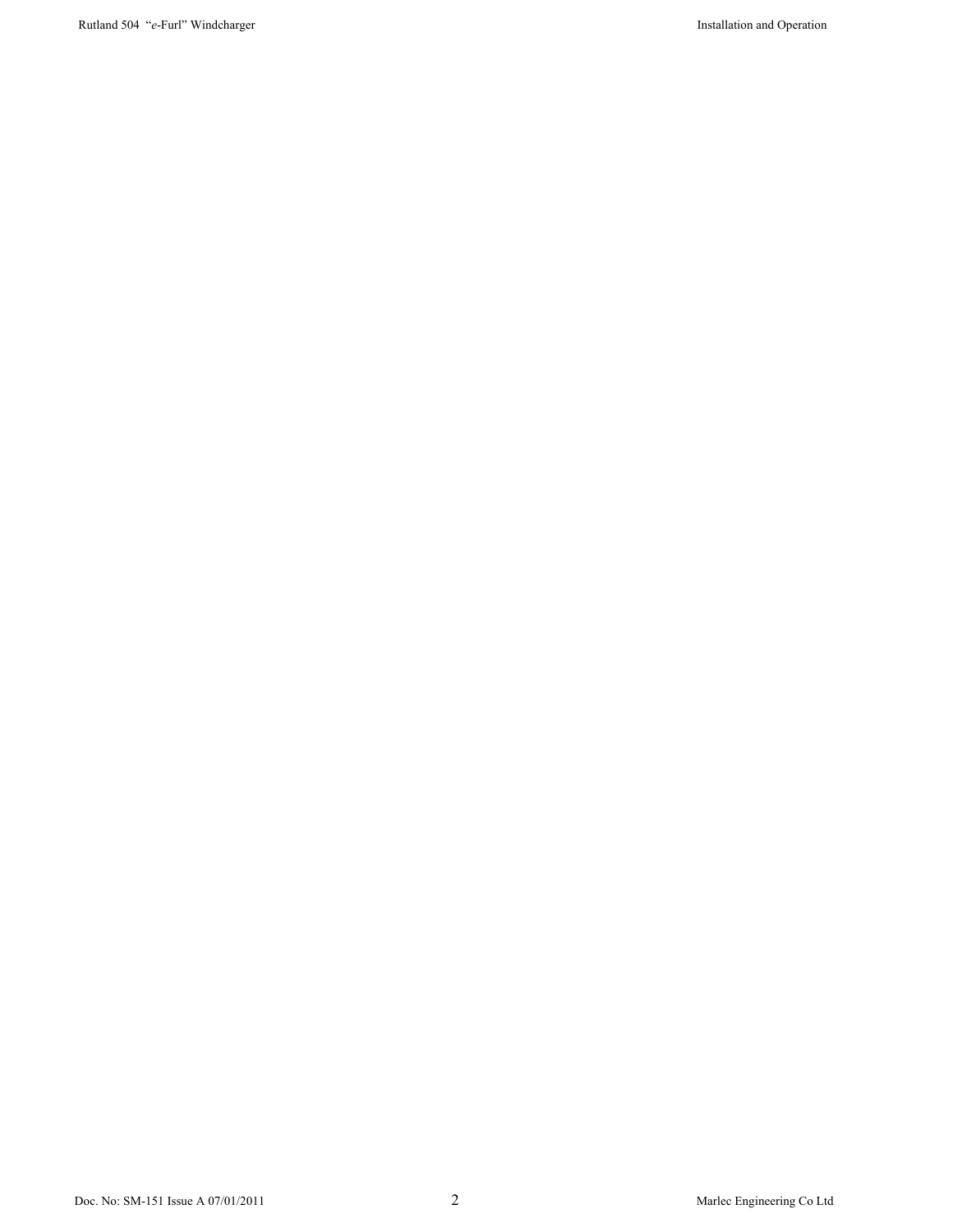| <b>Contents</b>                                     |      |  |
|-----------------------------------------------------|------|--|
| <b>Introduction</b>                                 | Page |  |
|                                                     |      |  |
|                                                     |      |  |
|                                                     |      |  |
|                                                     |      |  |
| <b>Assembly &amp; Installation</b>                  |      |  |
|                                                     |      |  |
|                                                     |      |  |
|                                                     |      |  |
|                                                     |      |  |
| <b>Up and Running</b>                               |      |  |
|                                                     |      |  |
| Typical Wiring Diagram for the Rutland 504 "E-Furl" |      |  |
| <b>Siting The Windcharger</b>                       |      |  |
|                                                     |      |  |
|                                                     |      |  |
|                                                     |      |  |
| <b>Further System Requirements</b>                  |      |  |
|                                                     |      |  |
|                                                     |      |  |
| <b>Specification and Performance</b>                |      |  |
|                                                     |      |  |
| <b>Maintenance and Troubleshooting</b>              |      |  |
|                                                     |      |  |
|                                                     |      |  |
|                                                     |      |  |
|                                                     |      |  |
|                                                     |      |  |
| <b>For Your Records</b>                             |      |  |
|                                                     |      |  |
|                                                     |      |  |
|                                                     |      |  |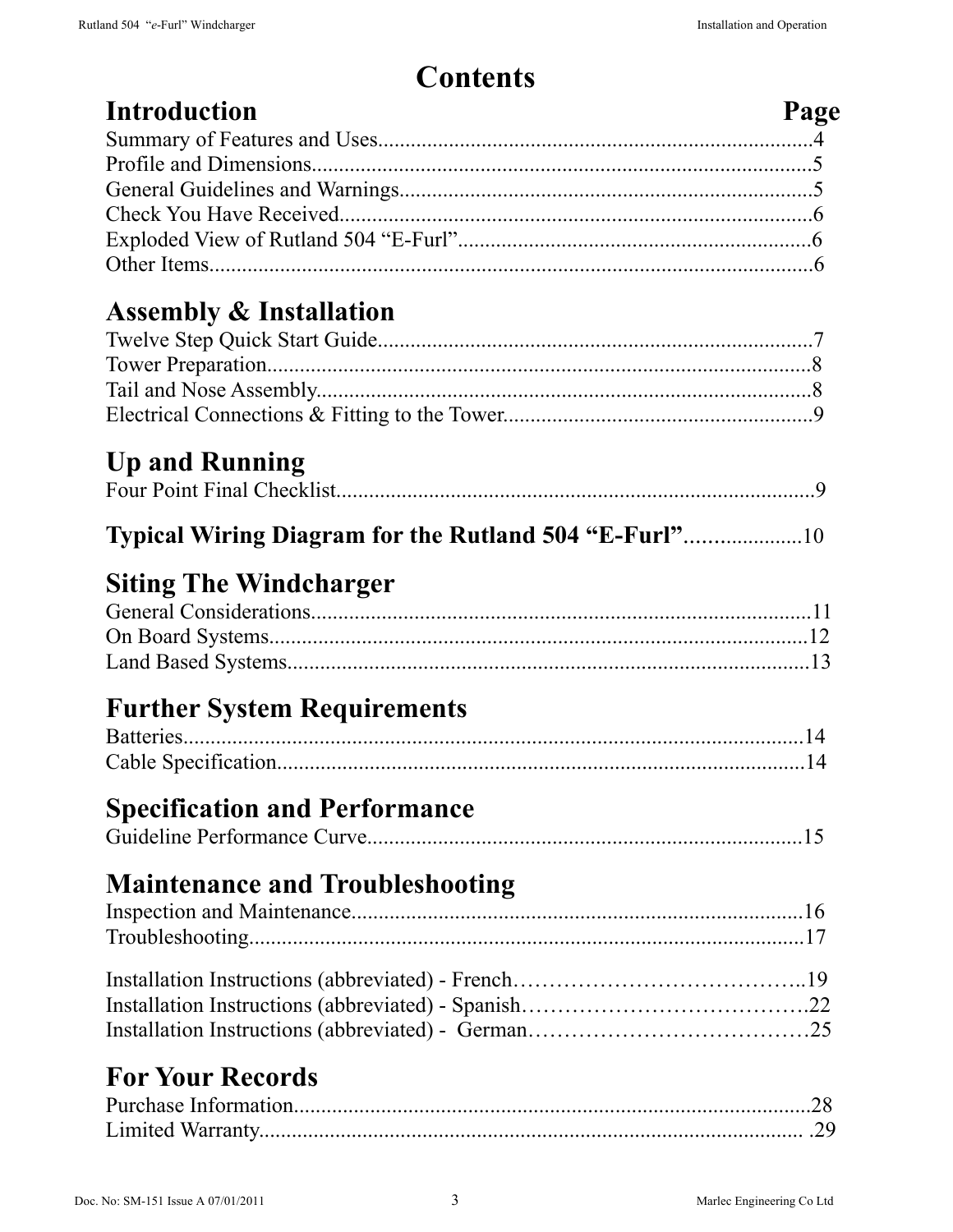#### **Introduction**

Congratulations and thank you for purchasing your Rutland 504 "E-Furl" Windcharger. This has been developed from our successful Rutland 503 and Rutland 504 Marine Windchargers.

The utmost of care goes into the manufacture of all our products in our ISO9001 approved factory. To ensure you get the very best out of the Rutland 504 "E-Furl" we recommend that you read this manual and familiarise yourself with its contents before installing and operating the Windcharger system.

#### **Summary of Features and Uses**

- Electronic stall regulation provides high wind protection. Please read "General Guidelines and Warnings".
- Aerodynamically styled to maintain good wind flow and stability.
- Low wind speed start up maximises power generation in low winds.
- High grade construction materials for durability, U.V. stability and weather resistance.
- Provides a D.C. power supply to charge 12 V battery banks where low power is needed for domestic devices as well as radio equipment etc.
- Designed for land & marine use.

#### **Rutland 504 "E-Furl" Profile & Dimensions**

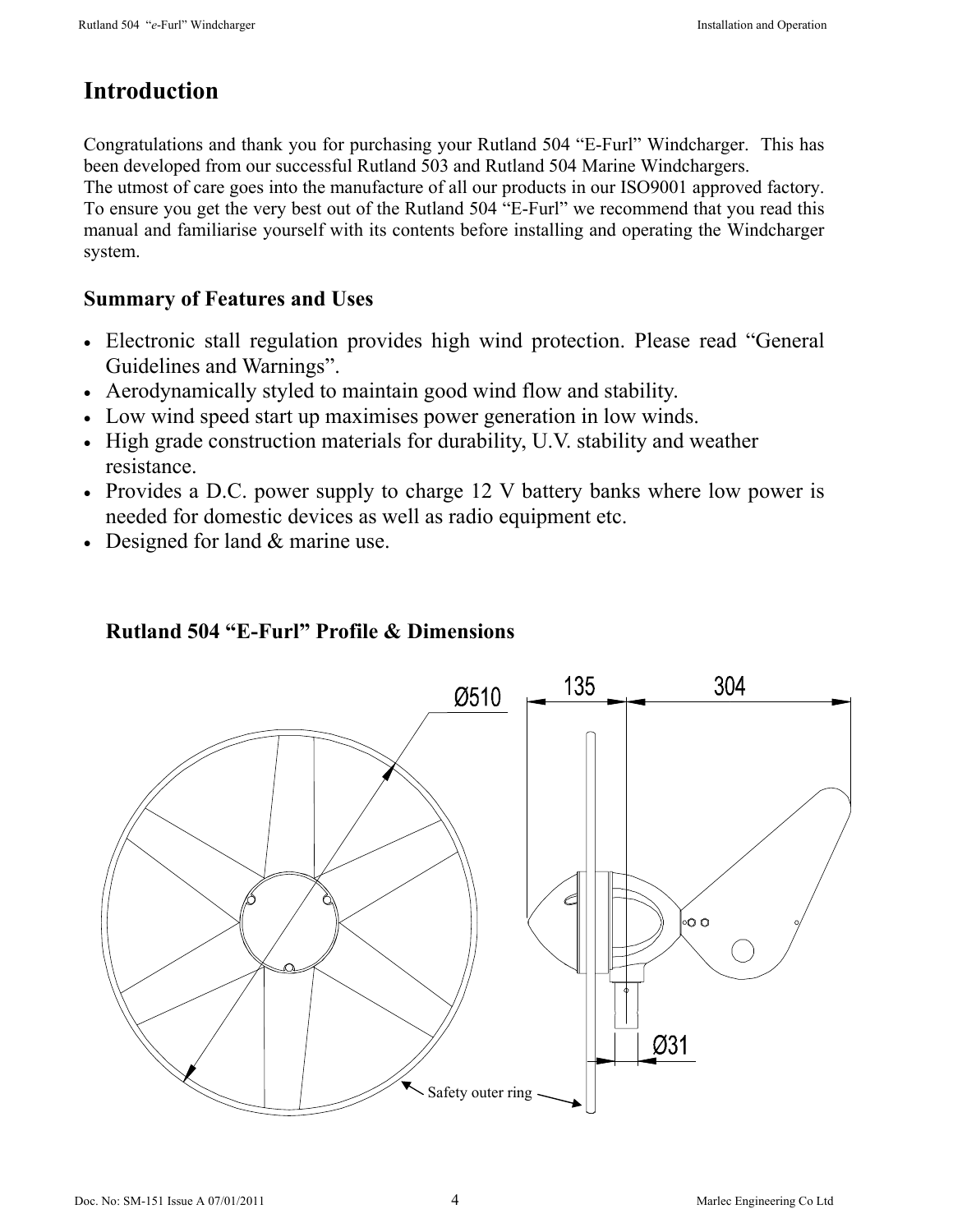#### **General Guidelines and Warnings**

- *Mounting pole outside diameter MUST NOT exceed 38.1mm for at least the top 0.5m. Larger section poles must not be used as this will reduce the tower to blade clearance. In high wind conditions this could cause damage to the Windcharger by allowing the blade to come into contact with the mounting pole. A broken blade will cause turbine imbalance with consequent damage.*
- *When turning, the Windcharger is capable of generating voltages in excess of the nominal voltage. The turbine must never be allowed to rotate unless it is electrically connected to a regulator or batteries. Connecting an open circuit running turbine to the electrical system can cause serious damage to system components owing to excessive voltage. Caution must be exercised at all times to avoid electric shock.*
- *Stopping the turbine this may be necessary to undertake battery maintenance. If possible stopping the turbine should be done in low wind speed conditions. The turbine can be slowed by rotating or orienting the tail fin upwind, this will slow the turbine sufficiently for it to be safely secured to the pole with rope. Avoid leaving the turbine tied up for any period of time, we recommend that the turbine either be covered to give protection from the weather or removed and stored in a dry location. We recommend the use of Marlec charge regulator that includes a shutdown switch.*
- *Choose a calm day to install the equipment and consider other safety aspects. No attempt to repair the system should be made until the wind generator is restrained from turning.*
- *The Windcharger is fitted with ceramic magnets, which can be damaged by heavy handling. The main generator assembly should be treated with care during transit and assembly.*
- It is essential to observe the correct polarity when connecting the Windcharger *and all other components into an electrical circuit. Reverse connection will damage the Windcharger and incorrect installation will invalidate the warranty.*
- *The fuse supplied must be fitted to protect the system.*
- *The Rutland 504 "e-furl" Windcharger is suitable for land based applications and includes an in-built electronic furling system that operates in high winds. When activated this "e-furl" will put the turbine through a cycle of slowing down and speeding up periodically thus reducing the stresses on the turbine and tower. When storm winds are forecast and where possible the turbine can be restrained to minimise wear and tear. When structural damage to properties etc is forecast the turbine must be restrained.*
- *If in doubt, refer to your dealer, a competent electrical engineer or the manufacturer.*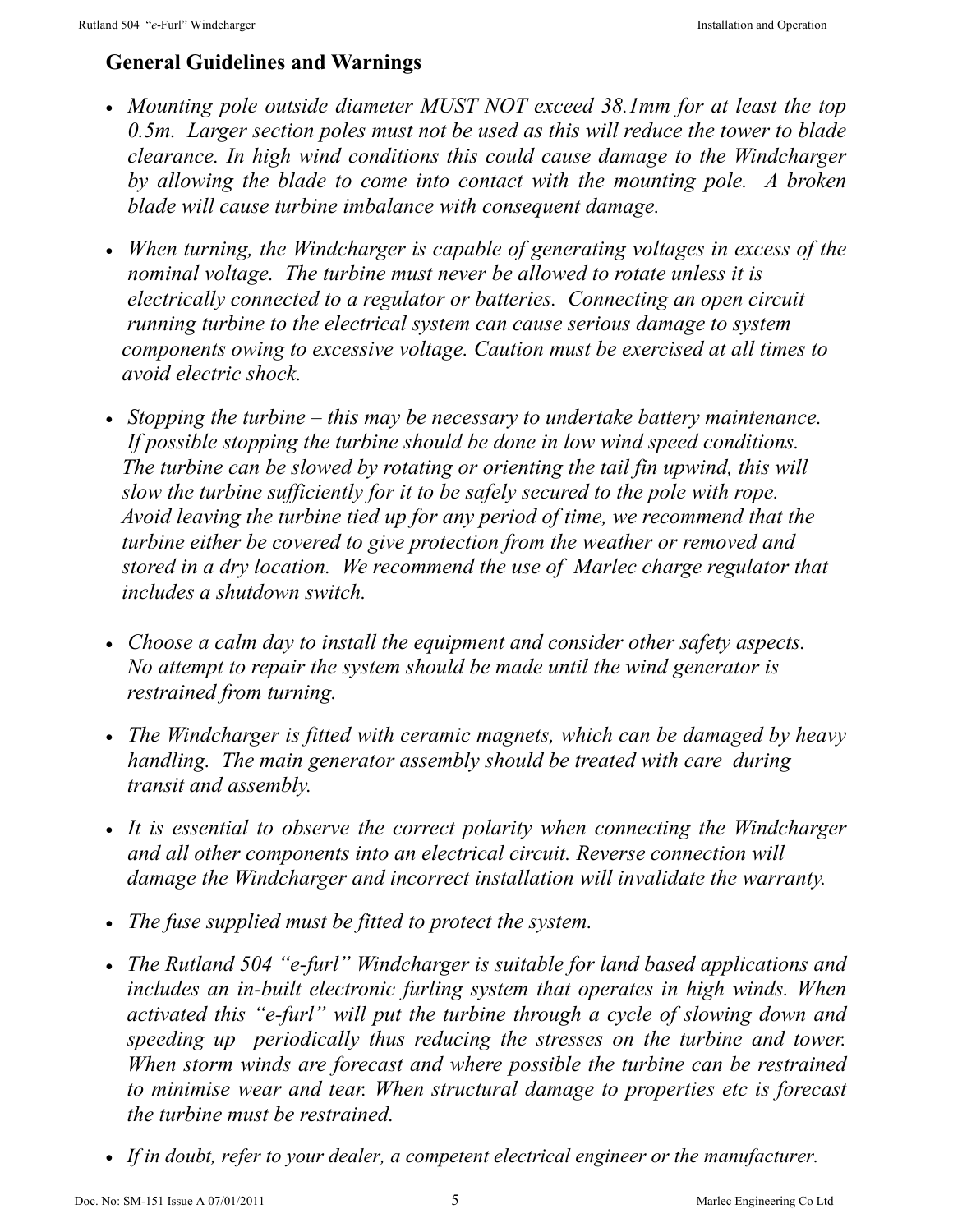#### **Check You Have Received -** See Rutland 504 "E-Furl" Exploded View

- 1 x in line fuse holder and fuse
- 1 x safety turbine with main generator assembly
- $\bullet$  1 x nose cone + 3 x snap rivets
- 1 x tail fin assembly  $+ 2x$  M6 hex head screws
- 1 x 5 mm Allen key
- 1 x 2-way terminal block
- 2 x M8 x 16 button cap screws
- 2 x shakeproof washers

#### **Exploded View of Rutland 504 "E-Furl"**



#### **What You Will Need -Tools**

- Suitable wire stripper
- Small terminal screwdriver
- Large flat blade screwdriver
- Crosshead screwdriver
- 10 mm spanner or socket

#### **Other Items You Will Need**

- Mounting pole and stays
- Cable
- Batteries
- Battery Terminals
- Connector Blocks (as determined by your total system)
- **Other Items You May Have Selected**
- A Rutland Charge Regulator from our range
- Cable (usually 2.5mm² twin core Part No 902-015)
- Rutland 503/504 Marine Mounting Kit and Stays Kit ( CA-12/01 & CA-12/32 )
- Rutland 503/504 Land Tower Kit & Rigging Kit ( CA-12/12 & CA-12/13 )
- •Short section of stainless steel tube to adapt into your own mounting design
- •Voltmeter & Ammeter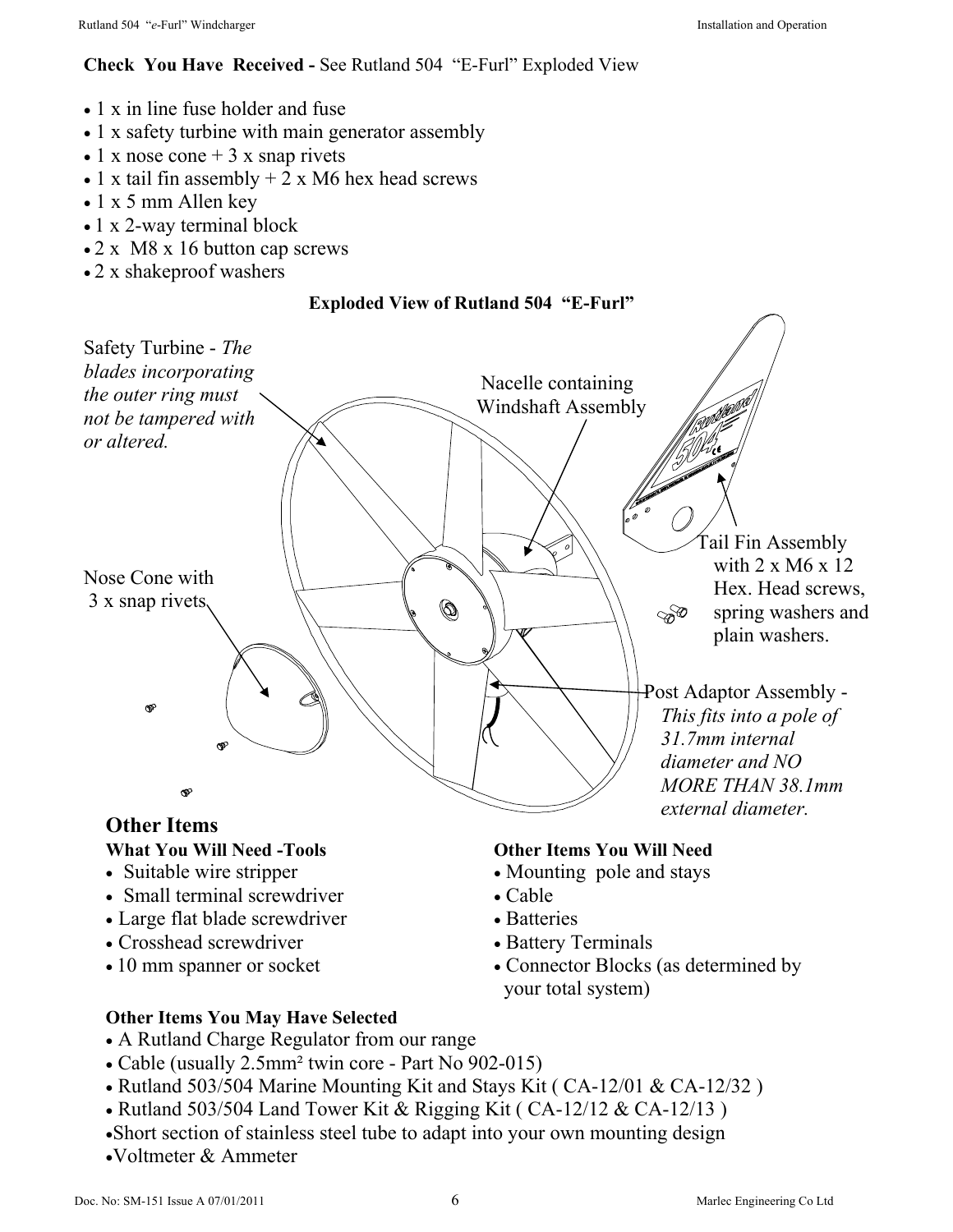### **Assembly & Installation**

#### **Twelve Step Quick Start Guide**

- 1. Choose an open site to expose the Windcharger to a clear flow of wind and avoiding obstructions. On board mount the Windcharger at least 2.0 metres above the deck and on land at least 4 - 6 m high. *Read the full section on Siting.*
- 2. Choose a mounting pole with an internal diameter of 31.7 mm and external diameter of no greater than 38.1 mm for the top 0.5 m minimum to (i) prevent accidental damage and (ii) meet warranty conditions.
- 3. Mount a charge regulator, from the Marlec range, to a suitable vertical surface and close to the battery. Follow instructions supplied with the charge regulator.
- 4. Drill the mounting pole, if required, in preparation to accept and secure the Windcharger. *See Assembly and Installation section.*
- 5. Choose suitable two core cable to connect from the Windcharger to the regulator. Up to 20m this should be of at least 2.5mm² cross sectional area. *For other distances see the table in Cable Specifications.* A short section of 4mm² cross sectional area is required to link the regulator to the battery.
- 6. Position the mounting pole ( *this may be done on the ground before raising the pole* ) so that the selected cable can be threaded along it.
- 7. Fit the tail and nose to the Windcharger using fasteners provided.
- 8. Join the cable threaded through the pole to the Windcharger output cable using the connector block provided. Wrap with insulating tape. Alternatively use a latching plug and socket. *We recommend looping back the cable and securing with a cable tie to provide strain relief to the joint.*
- 9. Carefully push the cables down the pole whilst sliding the post adaptor down the pole. Line up the holes and secure in place with the screws and washers provided. Tighten with the Allen key. *Do not allow the turbine to spin freely.*
- 10.Locate the charge regulator close to the battery and carefully follow ALL the regulator guidelines and installation sequences for connecting the Windcharger through to the battery. *Note : Install the in-line fuse supplied with the Windcharger.*
- 11.Ensure that the battery connections are permanent as the Windcharger should NEVER be operated without a connection to the battery.
- 12.Raise and secure the Windcharger. It can now be allowed to rotate. Follow the
	- " **Up and Running- Four Points Final Checklist**" featured later. Also the
	- " **General Guidelines and Warnings**" section expands on the above points.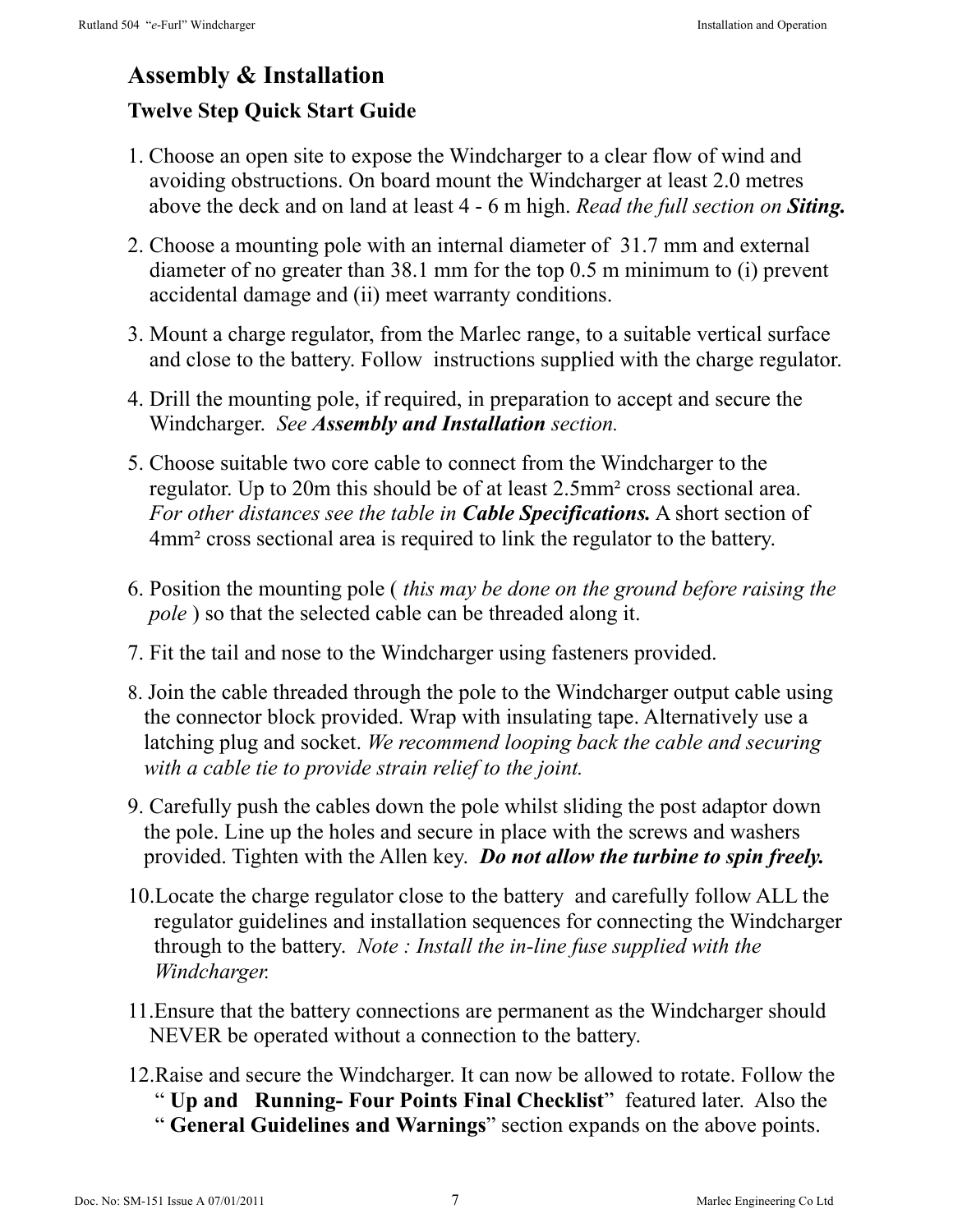#### **Assembly & Installation Detailed Instructions**



#### **Tower Preparation (Fig.1)**

- 1. The post adapter fitted to the 504 is designed to fit inside a standard 31.7mm internal diameter tube. Max external diameter 38.1mm (1½").
- 2. Mark and centre-punch two positions diametrically opposite, at 90° to the pipe seam if necessary, 40mm from top of the tube.
- 3. Drill two holes 8.5mm in diameter on centre-punch positions.
- *Note: When using the Rutland 504 Mounting Kits, items 2 and 3 can be ignored, as these are pre-drilled*.

#### **Marlec Tower Options**

- Rutland 504 Marine Mounting Kit **CA-12/01**
- Marine Stays Kit for use with Mount Kit **CA-12/32**
- Rutland 504 Land Tower & Rigging Kit for temporary installations **CA-12/12 & CA-12/13**
- Tube sections to adapt to own pole arrangement 1000mm **CA-12/15** or500mm **CA-12/16**

#### **Tail & Nose Assembly (Fig.2A & Fig. 2B)**

- 1. Place the generator, nose down, on a flat soft surface.
- 2. Fit the tail into position on the protruding portion of casting ,ensuring the holes in the casting align with the corresponding holes in the tail fin.
- 3. Secure the Tail fin in position with the 2 M6 screws and washers, ensuring the plain washers are against the tail fin. ( Fig. 2A )
- 4. Check tightness of all screws*. (Do not over tighten).*
- 5. Place the nose cone into position aligning the holes and press the snap rivets into the holes to secure. ( Fig. 2 B )



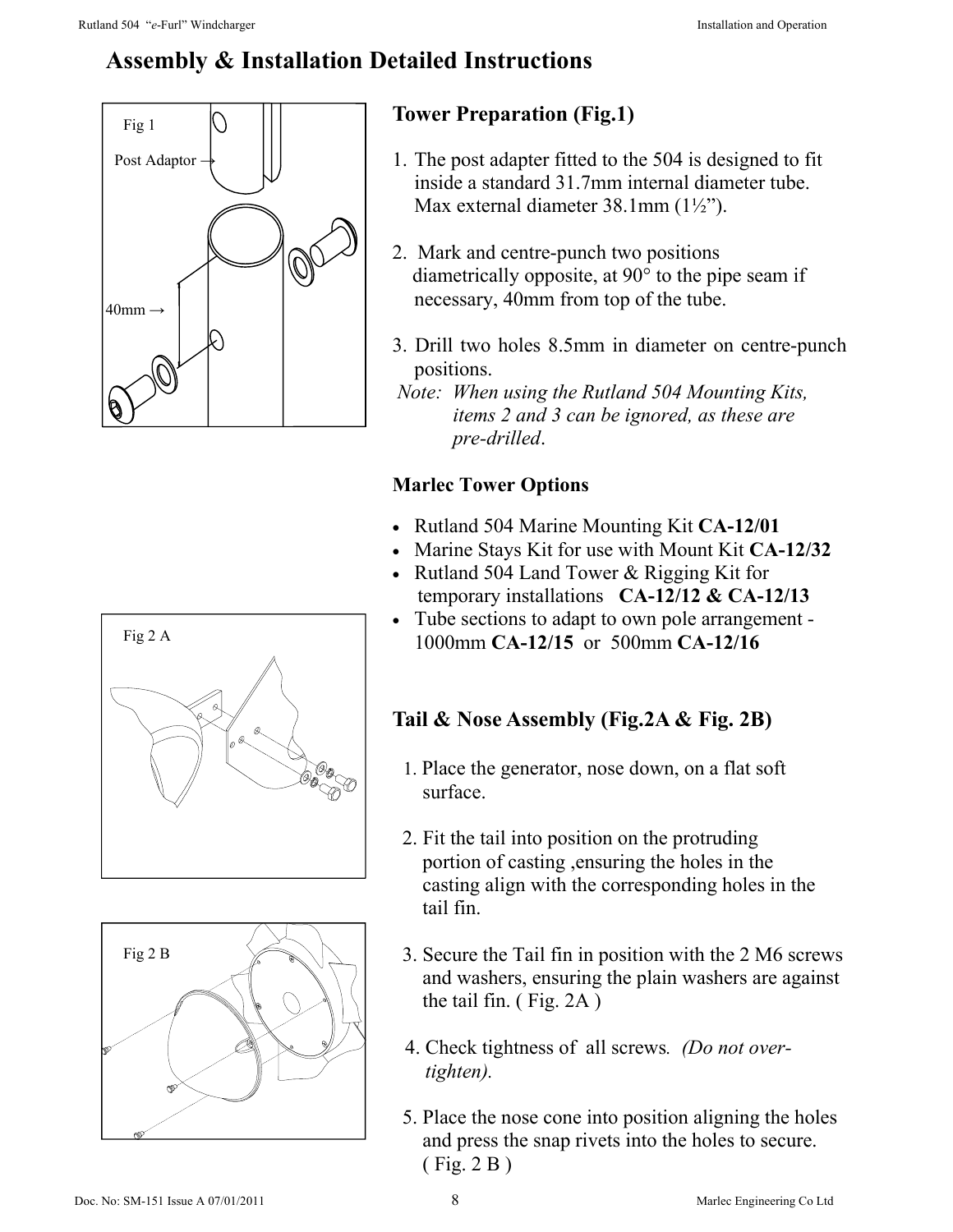#### **Electrical Connection and Fitting to The Tower**

- 1. Run the cable selected (see Fig 14) down the inside of the pole.
- 2. Select one of the basic wiring systems in Figs. 3, 4 & 5 and follow the manual provided with the selected charge regulator.
- 3. Connect the wind generator flying leads to the cable protruding from the tower using the connector block supplied, taking care to observe polarity. Connect the Windcharger + to cable + and windcharger – to cable –

#### **Red is + Positive Black is - Negative**

- 4. Wrap the connection with insulation tape to secure/protect from environment. Alternatively join the cables using a latching-type plug and socket.
- 5. Locate the wind generator into the tower whilst gently easing the cable from the tower base to ensure the cable is not trapped. Secure the wind generator to the tower using the button cap screws and shake proof washers provided, tighten using the 6mm Allen key provided.

#### **Up and Running**

#### **Four Point Final Checklist**

Before raising and securing the wind generator:

- 1. Check the tightness of the tail fixing screws and generator mounting screws.
- 2. Check free rotation of the hub and yaw axis.
- 3. Check that the cable is not trapped.
- 4. Check that all electrical connections are secure and safe.

The wind generator can now be raised into position. *Take care to avoid all moving parts when raising and lowering the wind generator.* 

When raised, secure the structure firmly in an upright position. *Caution-The performance of your Windcharger will be impaired if the pole is not vertical.*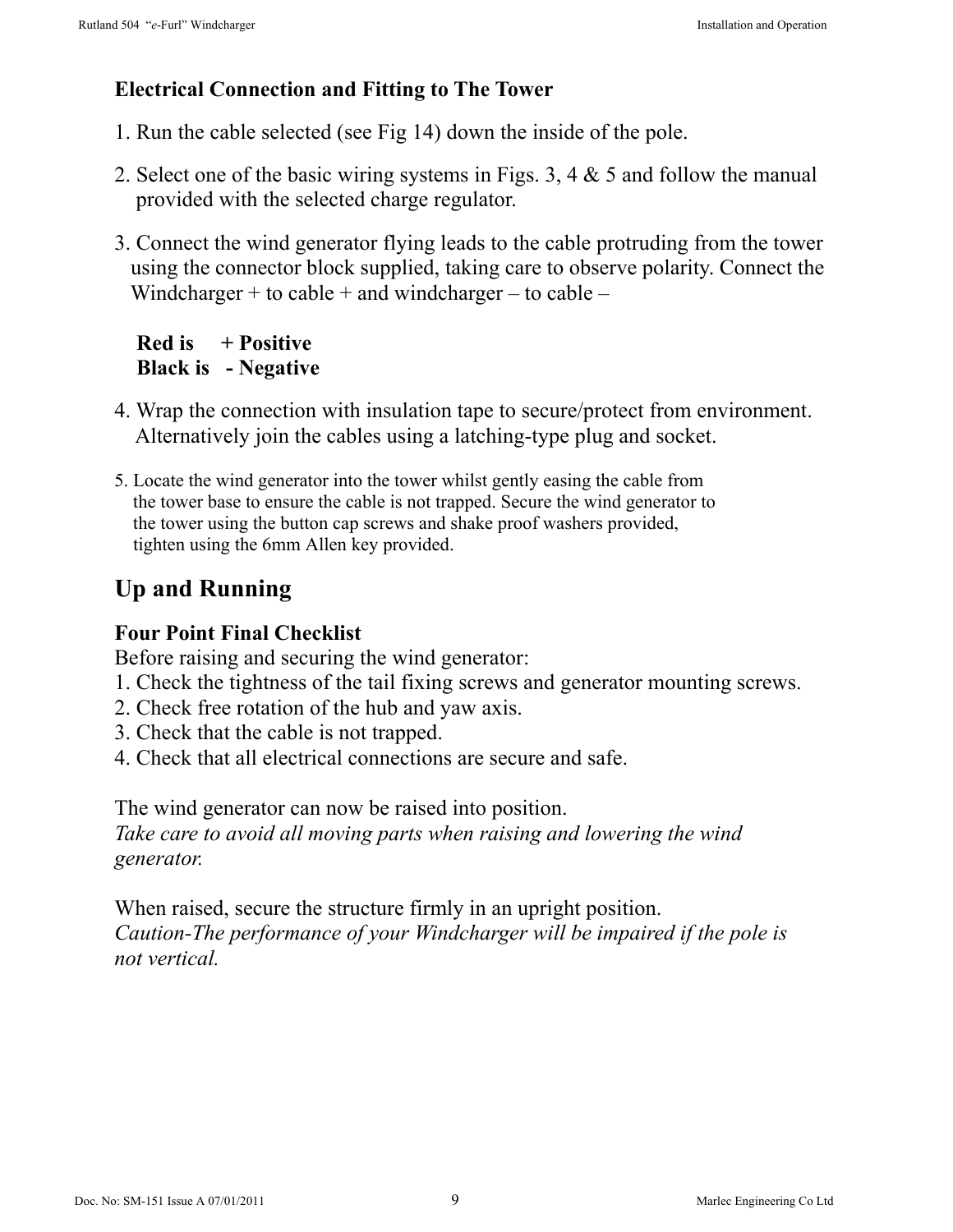#### **Typical Wiring Diagrams For The Rutland 504 "E-Furl" Windcharger**

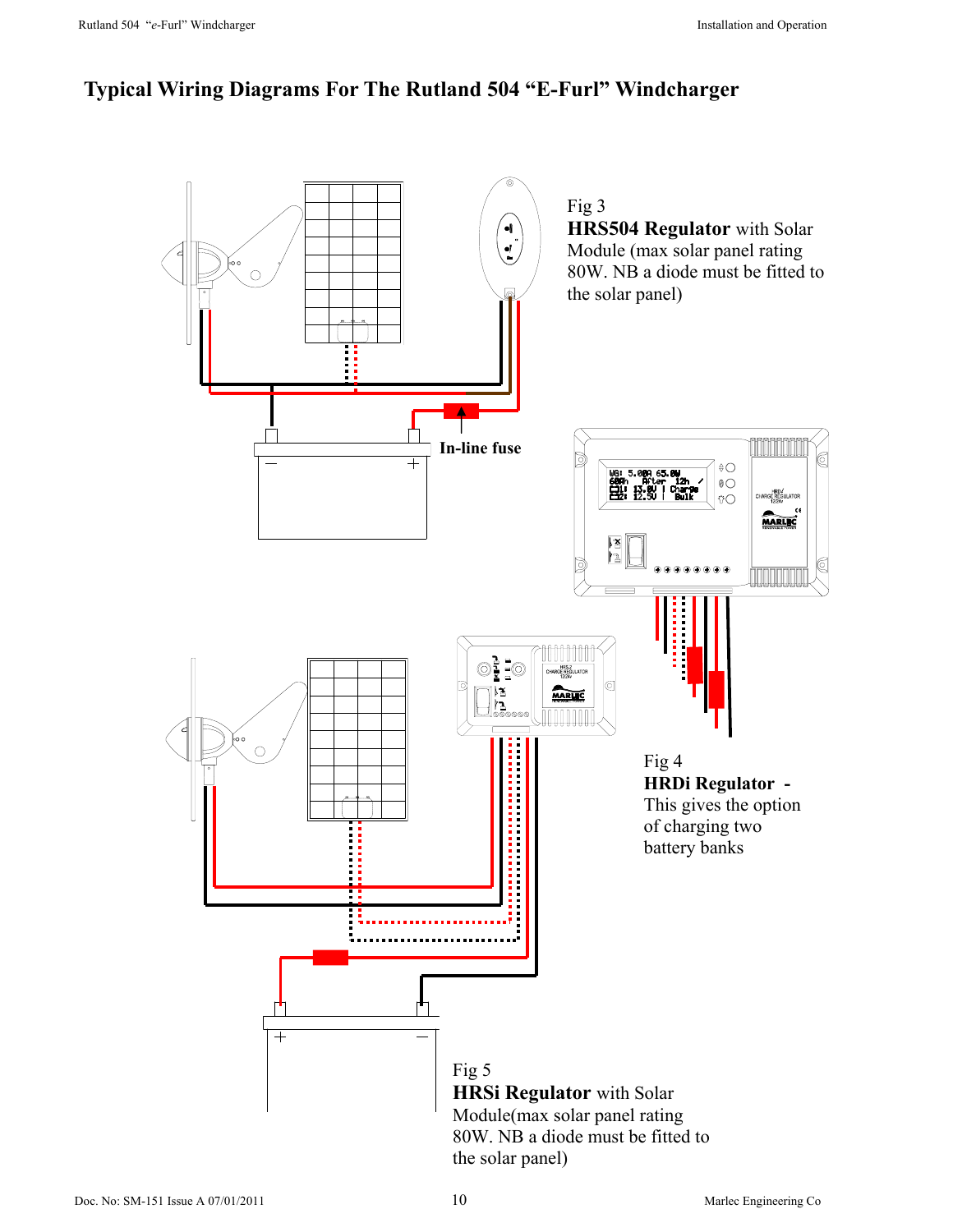#### **Siting the Wind charger**

#### **General Considerations**

The location and height of the mounting pole or tower for your wind turbine will be the major factor in the overall performance of your system.

The smooth flow of wind over land and water is often interrupted by a multitude of obstructions causing wind sheer and turbulence.

**Wind sheer** describes the interference between the fast moving upper air and the slow moving air close to the ground and the resulting decrease in average wind speed as one gets closer to the ground.

**Turbulence** is caused by the wind passing over obstructions such as moored boats, trees and buildings.

Both wind sheer and turbulence diminish with height and can be overcome simply by putting the turbine sufficiently high above them. It is therefore essential that the wind generator should be located in an area as free as possible from disturbed wind flow. Bear in mind that downwind obstructions can be as detrimental to performance as upwind obstructions (Fig.6).

Fig 6

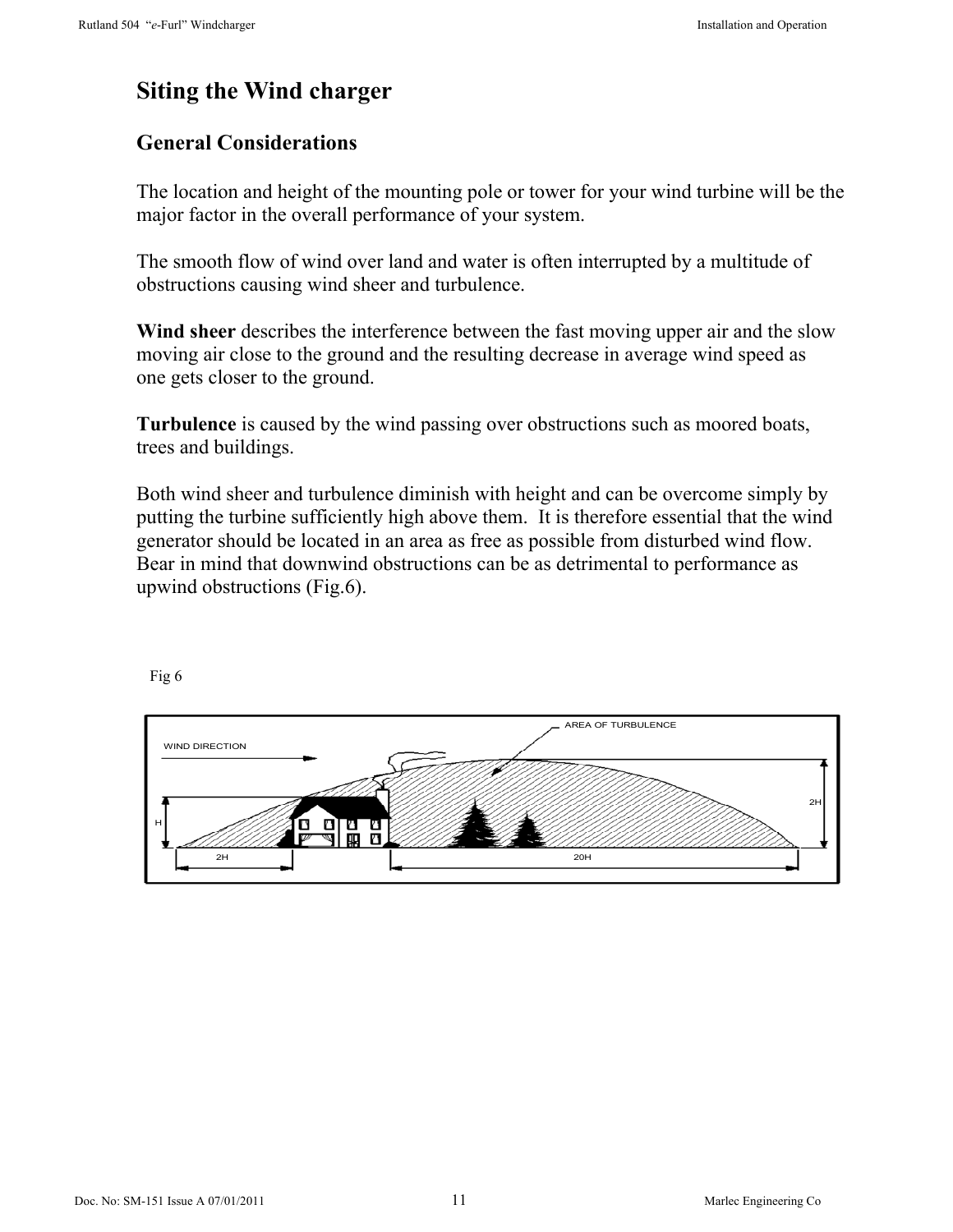#### **On Board Systems**



- $\overline{Fig.7}$  The wind generator should be mounted at a safe height, a minimum of 2 metres (6.5 feet) above the deck and away from other obstacles which could interfere with the blades or tail assembly (Fig. 7).
	- The Rutland 504 is designed to fit inside an aluminium or stainless steel tube with an internal diameter of 31.7mm  $(1\frac{1}{4})$ . The external diameter must not exceed 38.1mm (1½"), see **Warnings!**
	- Suitable tube:  $1\frac{1}{2}$ " 10 SWG aluminium or Stainless Steel 35mm x 1.5mm.
	- The Rutland 504 Mounting Kit is available for deck mounting or short sections of stainless steel tube of 500mm & 1m pre-drilled are available to adapt to your own fabrication.

We suggest the following mountings according to preference and site conditions:

#### **Pushpit** (Fig.8)

A suitable pole mounted to the deck with deck plates and rigid stays is the most popular method of mounting the Wind charger on yachts, e.g. Rutland 504 Marine Mounting Kit **CA-12/01** and Marine Stays Kit **CA-12/32** available from Marlec.

#### **Mizzen** (Fig.9)

Mizzen mounting is suitable on larger yachts, taking advantage of greater wind flow the higher the wind turbine is mounted.

#### **River Boats** (Fig.10)

A pivot pole is ideal for river boats as the Wind charger can easily be raised and lowered. The Rutland 503/504 Mounting Kit has a hinge type deck fixing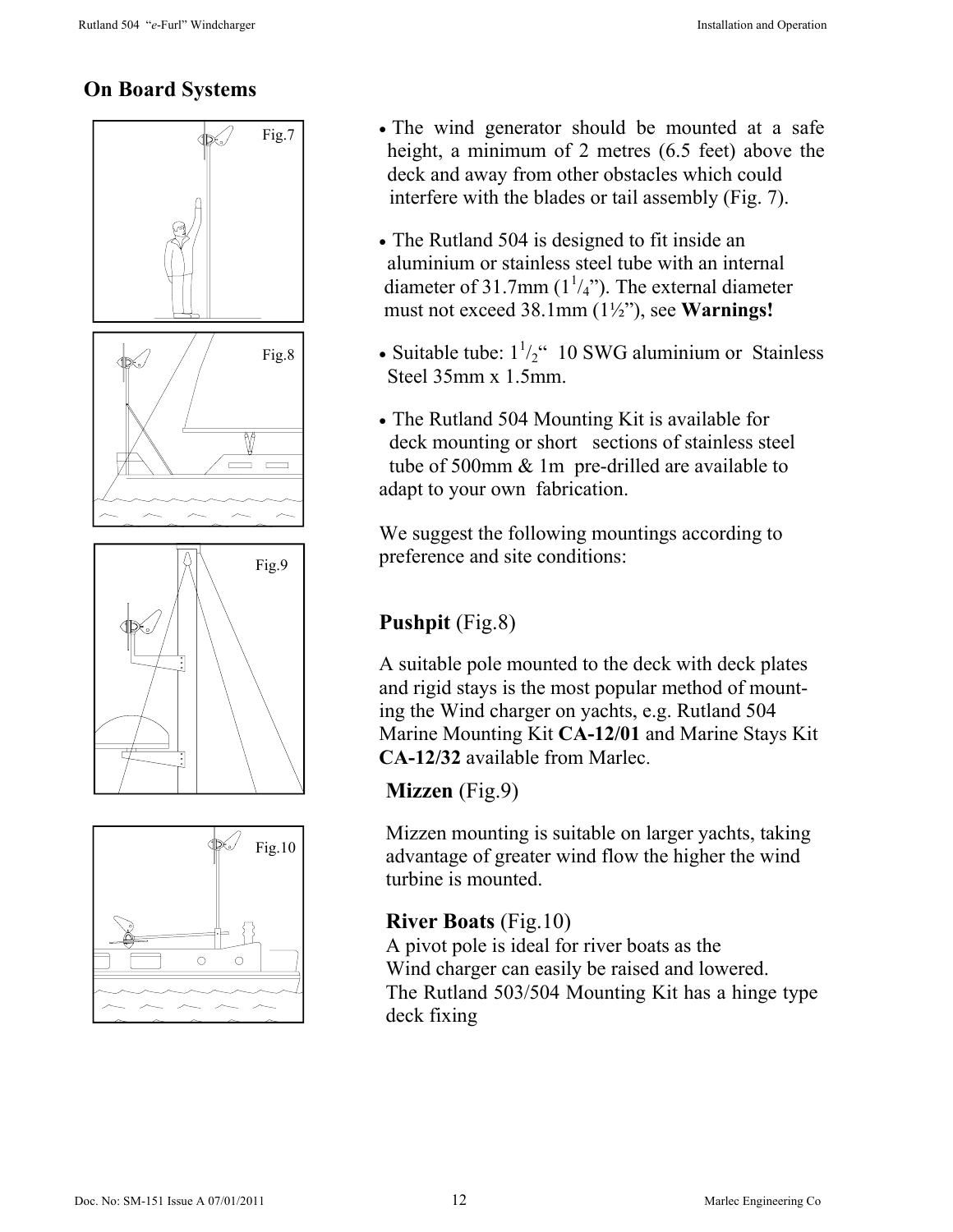#### **Land Based Systems**



Centre Pivoted Pole



Base Pivoted Pole

The Rutland 504 is designed to fit inside an aluminium or stainless steel tube with an internal diameter of 31.7mm  $(1\frac{1}{4})$ . Max external diameter 38.1mm (1½").

Pivot type towers are recommended as these allow for easier installation and lowering for access to the wind generator. Two forms of pivot tower are suggested in Figs 11 & 12.

A portable Land Tower and Rigging Kit is available from Marlec. Part Nos: **CA-12/12 & CA-12/13** 

A suitable mounting pole can be erected using a 6.5 metre (21 feet) length of 50mm (2") galvanised water pipe adapted down to 31.7mm for a minimum length of 500mm at the top section. The tube must be supported by a minimum of two sets of three guy lines. The attachment points for the guy lines to the tower should be securely fixed to the tower. Follow these guidelines:

- The guy wires should be a minimum of 3mm in diameter.
- The shackles should be a minimum of 5mm in diameter.
- Rigging screws should be a minimum of 5mm in diameter.
- All items should be galvanised or stainless steel for protection against corrosion.
- Where guy lines are looped, the loop must incorporate a thimble and be fitted with a minimum of three rope grips.
- All ground fixings must be made suitable according to the terrain.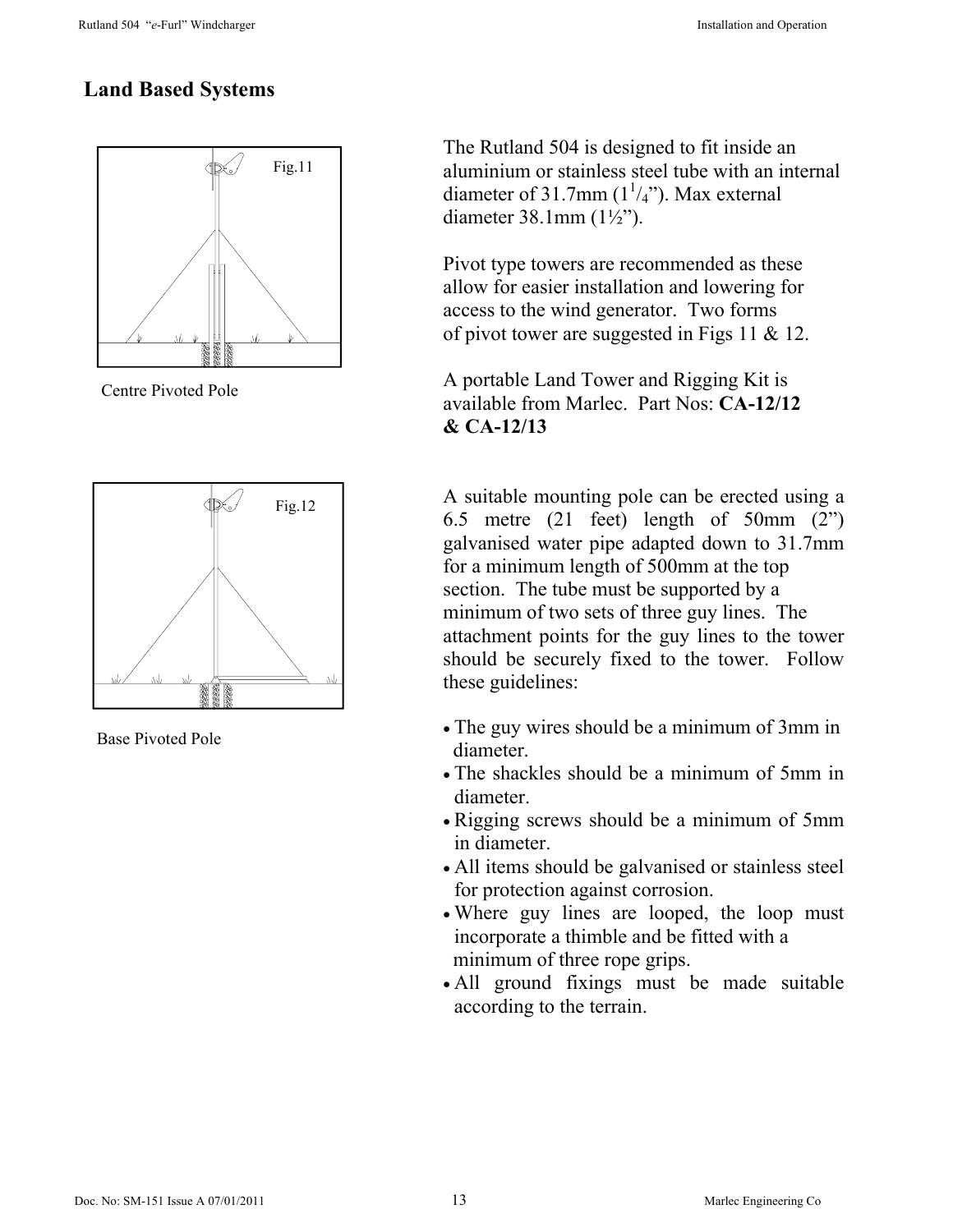#### **Further System Requirements**





Note : *Batteries must not be joined in series as this will increase the voltage* 

#### **Batteries**

Leisure/Deep Cycle batteries are specifically designed for good performance in terms of charge/discharge cycles. Batteries are an important part of the renewable energy battery charging system and should be sized according to the load requirements and provide at least 3 days reserve capacity. This will reduce cycling, prolong the life of the battery and ensure system reliability during periods of low wind.

• Permanent connections should always be made to the battery terminals. Never use crocodile clips or similar devices. Battery terminals should be well greased with petroleum jelly or similar.

• We strongly recommend that one of the charge regulators available from Marlec is fitted to prevent batteries becoming overcharged in strong winds and during low energy consumption periods. A regulator is essential where gel and sealed batteries are used.

• Batteries may be linked as shown in the Fig 13. It is essential to observe polarity as follows:

**Red is + Positive Black is - Negative** 

| Fig $14$  | Cable Size      |            |            |
|-----------|-----------------|------------|------------|
| Cable     | $\text{(mm}^2)$ | <b>SWG</b> | <b>AWG</b> |
| Run(m)    |                 |            |            |
| $0 - 20$  | 2.5             | 15         | 13         |
| $21 - 30$ |                 | 13         | 11         |
| $31 - 45$ | 6               | 11         |            |
| 46-80     | 10              |            |            |

#### **Cable Specification**

The cable used for connection of the Wind charger to the batteries should be in accordance with Fig 11. The use of a smaller cable than recommended will reduce the performance of the charging system.

Cable and connectors are available from your dealer or the manufacturer.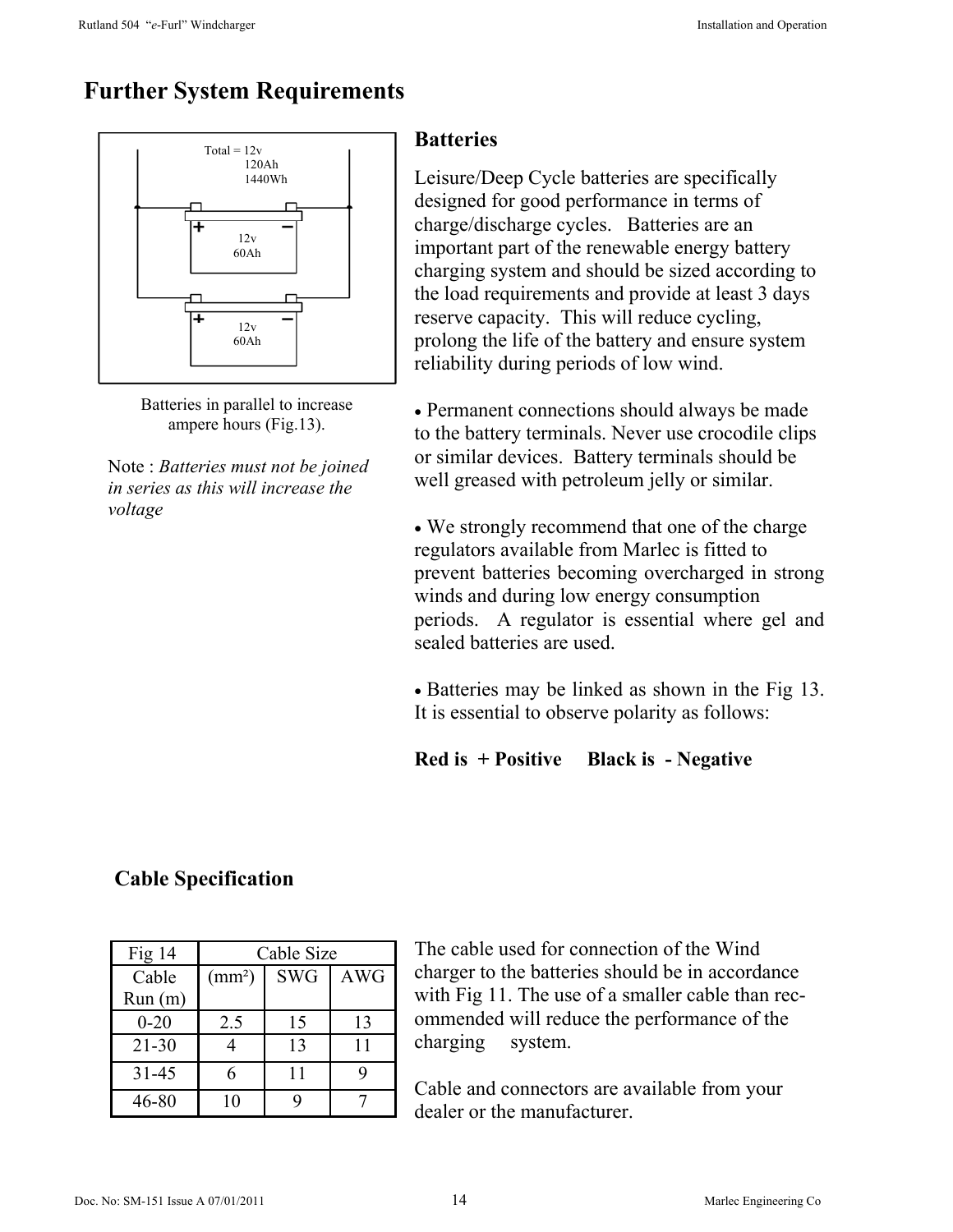#### **Specification and Performance**

#### **Guideline Performance Curve**

*Note : The curve shown below is for clear, non-turbulent wind conditions; this may not be achieved in some installations. Refer to the section on Siting to optimise performance at your site. Wind speeds are in situ of the Wind charger and may not reflect those measured at mast top or those reported by the Met. Office.*

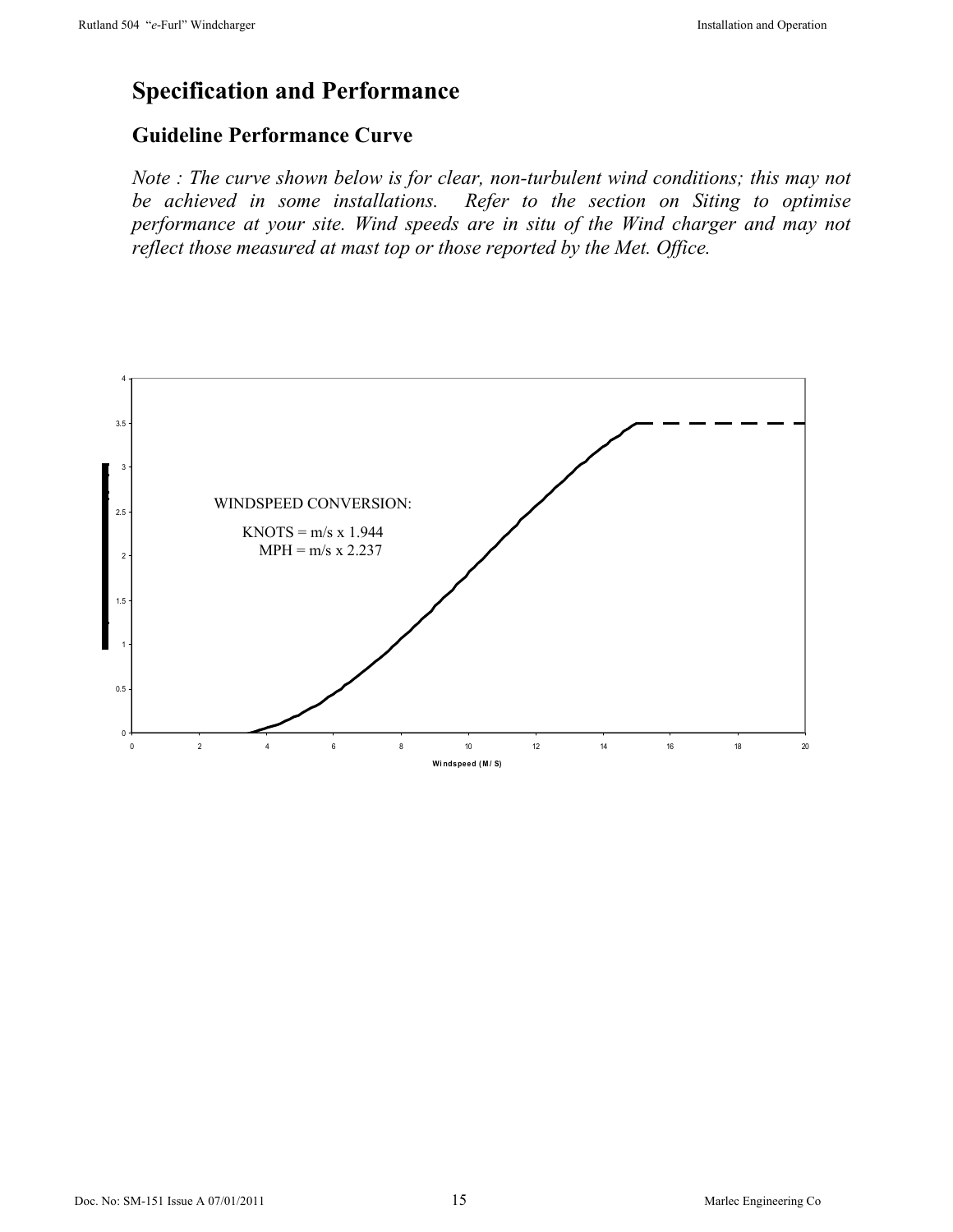#### **Maintenance and Troubleshooting**

#### **Inspection and Maintenance**

The Rutland 504 "E-Furl" requires no scheduled maintenance but an annual inspection should be carried out to monitor the general condition of the system to ensure the electrical and mechanical integrity and safety of the system.

**WARNING!** Before inspection, the turbine should either be lowered to the ground or tied to prevent the generator from turning. To stop the generator from turning proceed as follows:

- •Turn the wind generator out of the wind (180°) using the tail. A hole is provided in the tail fin to assist in this. The generator will eventually slow down.
- Tie a blade to the mounting pole to prevent it from rotating.

Whilst the generator is stationary, the following routine checks should be performed:

- 1.Check all nuts, bolts and screws for tightness.
- 2.Check the yaw axis for free rotation.
- 3.Check tower assembly for condition.
- 4 .Check the tension of the guy wires if applicable. The tension of guy wires should be checked frequently during the first year.
- 5.The unit can be wiped with a mild detergent and rinsed with water to remove dirt and debris.

*Note : The Wind charger is designed for continuous running, this achieves maximum resistance to water ingress, should the unit be restrained for any extended period it is recommended that it be covered or removed to a dry location.*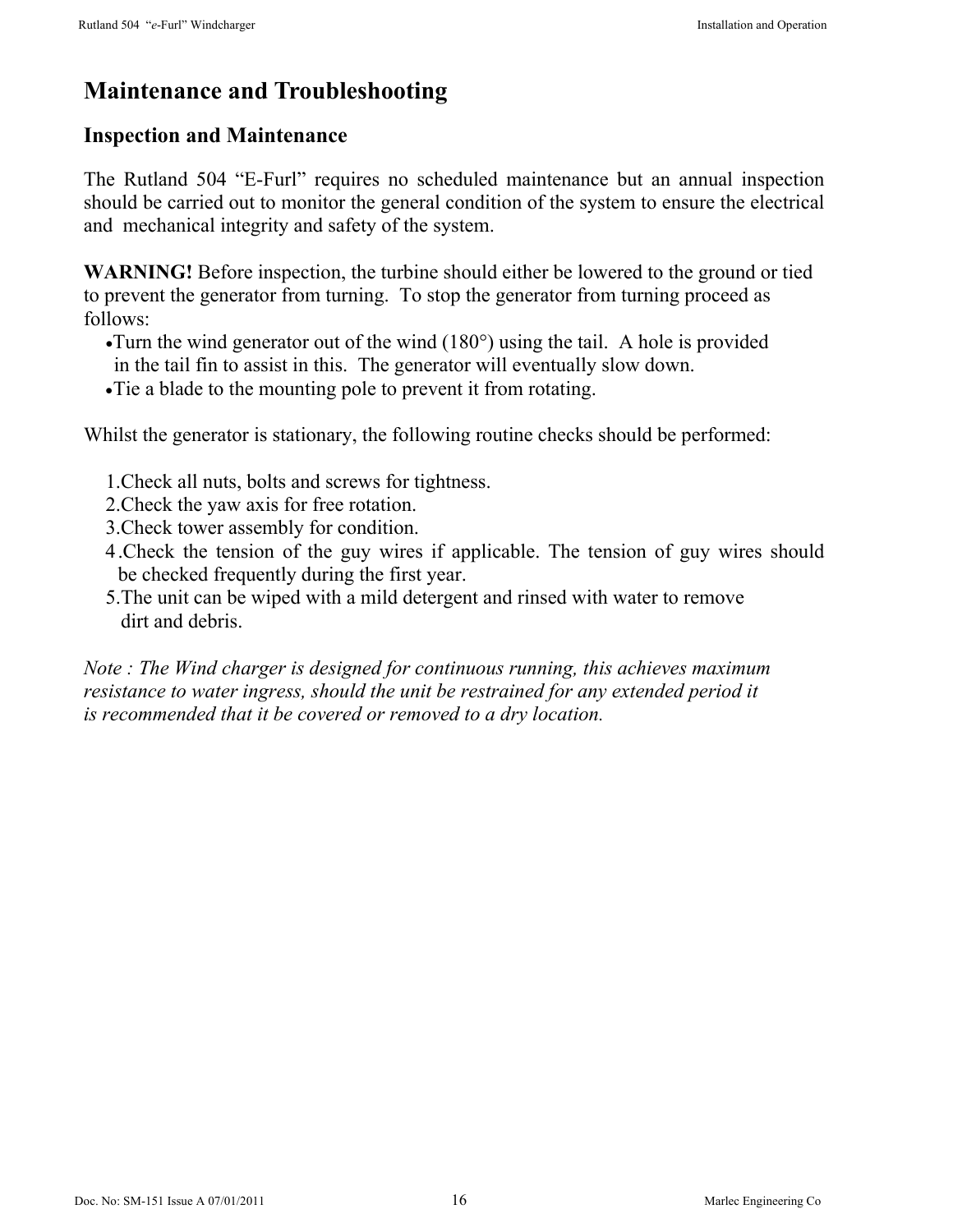#### **Trouble Shooting**

In the unlikely event that your Rutland 504 "E-Furl" should develop a defect, the turbine should first be tied to prevent the blades from turning to perform the static tests below. (Follow the procedure described in the Inspection and Maintenance section). It will be necessary to let it run for the tests to check for power production.

- 1**. Read the 12 Steps Quick Start Guide** and **Up and Running** sections and be satisfied that your system complies.
- 2**. Is there sufficient wind?** The Rutland 504 "E-Furl" needs 5 knots wind speed to start charging. The wind speed across the turbine blades may be greatly reduced in a marina or built-up area compared with the reading on a masthead anemometer or weather reports.
- 3. Static Tests:
	- Is the battery in good condition? Check the voltage and electrolyte level of each battery.
	- **Check electrical continuity** throughout the system, especially corrosion and poor connections in cable joins and connector blocks.
- 4. Running Tests:
	- **Check for power output from the windcharger following this procedure:**
- A Set a digital multi-meter to DC Amps, scale of up to 5A or less if possible. Connect the meter positive (+) probe to the wind gen output positive cable and the meter negative (-) to the regulator input positive. Provided there is sufficient wind there should be a current reading. This establishes that power is being delivered.
- B Using the same multi-meter setting as above measure between the "regulator to battery" + and the battery +. Provided there is sufficient wind there should be a current reading. This establishes if power is passing through the regulator.
- C If both above are unsuccessful set the multi-meter to DC Volts. Disconnect the wind generator from the regulator and connect the meter  $+$  to the wind gen  $+$  and the meter  $$ to the wind gen -. Provided there is sufficient wind there should be a variable voltage reading according to the speed of the wind seen at the wind turbine. This will establish if the wind generator is able to deliver power or not.
- D If tests A and C are successful but test B fails to produce results connect the wind gen directly to the battery. Set the digital multi-meter to DC Amps and measure power between the wind gen  $+$  and the battery  $+$ . If a reading is measured, providing there is sufficient wind, then the regulator is faulty.
- E If the wind turbine fails to deliver any current or open circuit V reading undertake the further tests below.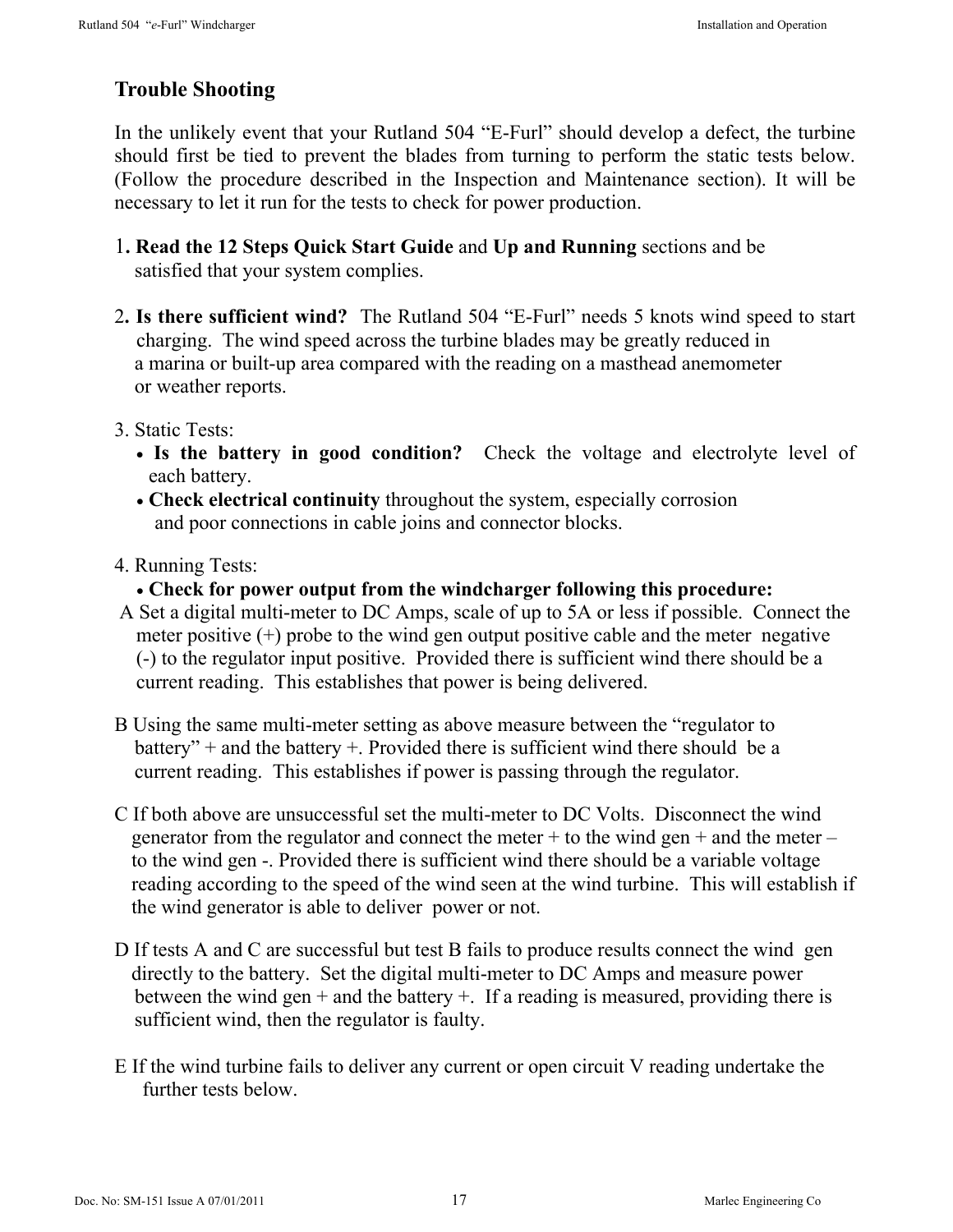5.Mechanical inspection. It may be necessary to remove the Wind charger from its pole for the following tests.

#### **A Check the brushes and slip ring for wear or damage.**

- •To inspect the brushes, remove the tail fin and the plastic nacelle.
- •The brushes can be inspected by removing the caps from the brush holders  $\&$ withdrawing the brushes.
- Heavy deposits on the slipping and reduced power indicate a possible reverse connection to the battery. Clean the slipping with fine glass paper and fit new brushes.

#### **B Check hub for free rotation with generator disconnected from battery.**

- •If the hub does not rotate freely, check for a possible short circuit in the wiring.
- •If no wiring fault is found refer to your dealer or manufacturer.

If the above checks have identified a need for spare parts or failed to identify the problem you should contact Marlec who can advise you of your nearest distributor in their world wide network. In the first instance we recommend that you contact the company from whom the product was originally purchased.

#### **If in doubt, refer to your dealer or manufacturer.**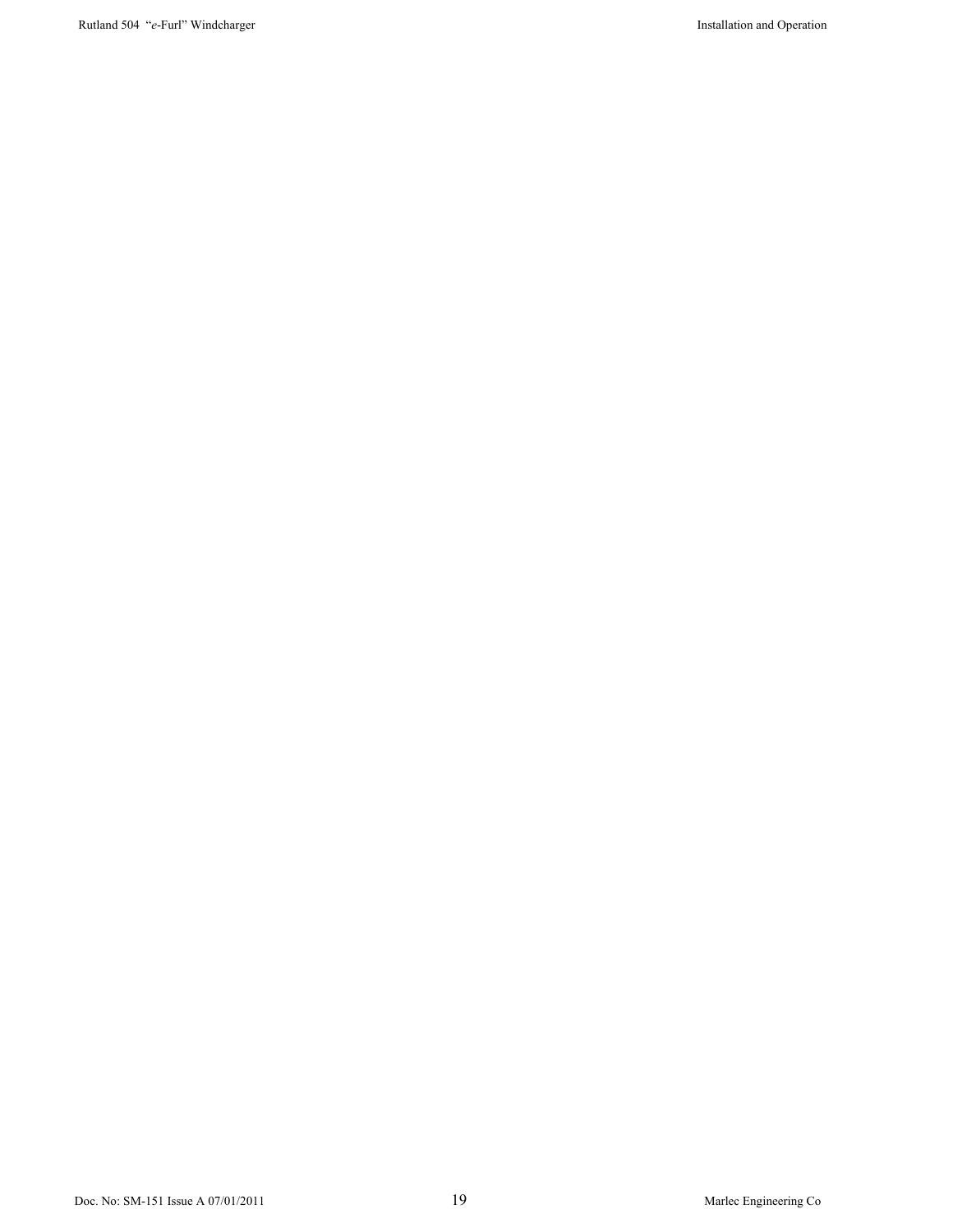# **Français**

#### **Introduction**

Félicitations pour votre achat d'une éolienne Rutland 504 E-Furl ! Comme tous nos produits, elle a été fabriquée avec le plus grand soin, dans notre usine certifiée ISO 9001. Pour obtenir pleine satisfaction de votre éolienne Rutland 504, nous vous recommandons de lire entièrement ce manuel et de vous familiariser avec son contenu *avant* de commencer l'installation ou de l'utiliser.

#### **Principales caractéristiques et applications**

- Conception aérodynamique pour une bonne prise au vent.
- Tourne avec peu de vent pour optimiser les performances même par vent faible.
- Matériaux de qualité pour une durée de vie optimale, une bonne résistance aux UV et aux conditions climatiques.
- Permet de charger des batteries 12V.
- Conçue pour fonctionner sur des bateaux, des camping-cars, des mobil-homes ou sur des sites où une faible puissance est nécessaire pour faire fonctionner des appareils ménagers, de l'instrumentation, etc.NB : il existe d'autres modèles d'éoliennes conçues pour une installation terrestre permanente. Venez les découvrir sur notre site www.marlec.co.uk

#### **Informations générales et mises en garde**

- Le diamètre externe du mât ne doit pas être supérieur à 31.8mm, au moins sur les 50 derniers centimètres. Ne pas utiliser de mât plus gros au risque de réduire le jeu nécessaire entre les pales et le mât. En cas de vents forts, les pales risquent de heurter le mât et de s'endommager. Une pale brisée provoque un déséquilibre capable d'entraîner des dégâts importants.
- Lorsqu'elle fonctionne, l'éolienne peu générer de l'électricité à haute tension, c'est pourquoi elle ne doit pas tourner tant qu'elle n'est pas reliée à un régulateur ou à des batteries. Raccorder directement l'éolienne à l'installation électrique peut provoquer des dégâts importants en raison de la surtension. Pour éviter tout risque d'électrochoc, vous devez être constamment vigilant.
- Stopper l'éolienne Cela peut s'avérer nécessaire avant d'intervenir sur les batteries. Dans la mesure du possible, il est préférable de le faire lorsque le vent est faible. L'éolienne peut alors être ralentie en orientant l'aileron contre le vent ce qui permet de l'immobiliser en l'attachant au mât avec une corde. Éviter de l'immobiliser trop longtemps. Il est recommandé de la couvrir pour la protéger des effets du climat ou de la déposer pour l'entreposer en lieu sec. Le régulateur HRDI, vendu en option, est équipé d'un interrupteur Marche/Arrêt.
- Entres autres éléments de sécurité, effectuer l'installation par temps calme.
- Aucune tentative de réparation ne doit être engagée tant que l'éolienne n'est pas immobilisée.
- L'éolienne est équipée d'aimants céramiques qui peuvent facilement être abîmés lors de leur manipulation. Elle doit être maniée avec précaution durant le transport et le montage.
- Vents forts Par vents forts, la sécurité thermique intégrée peut stopper l'éolienne pour l'empêcher de surchauffer. Dans ce cas, l'éolienne ne produit plus d'électricité et sa vitesse de rotation peut augmenter, le temps nécessaire au refroidissement. Elle se remet automatiquement en marche lorsque la température a baissé. Si les vents forts persistent et plus particulièrement par temps chaud, vous verrez ces cycles se répéter. S'il vous est possible d'accéder à l'éolienne en toute sécurité, il est préférable de la bloquer temporairement.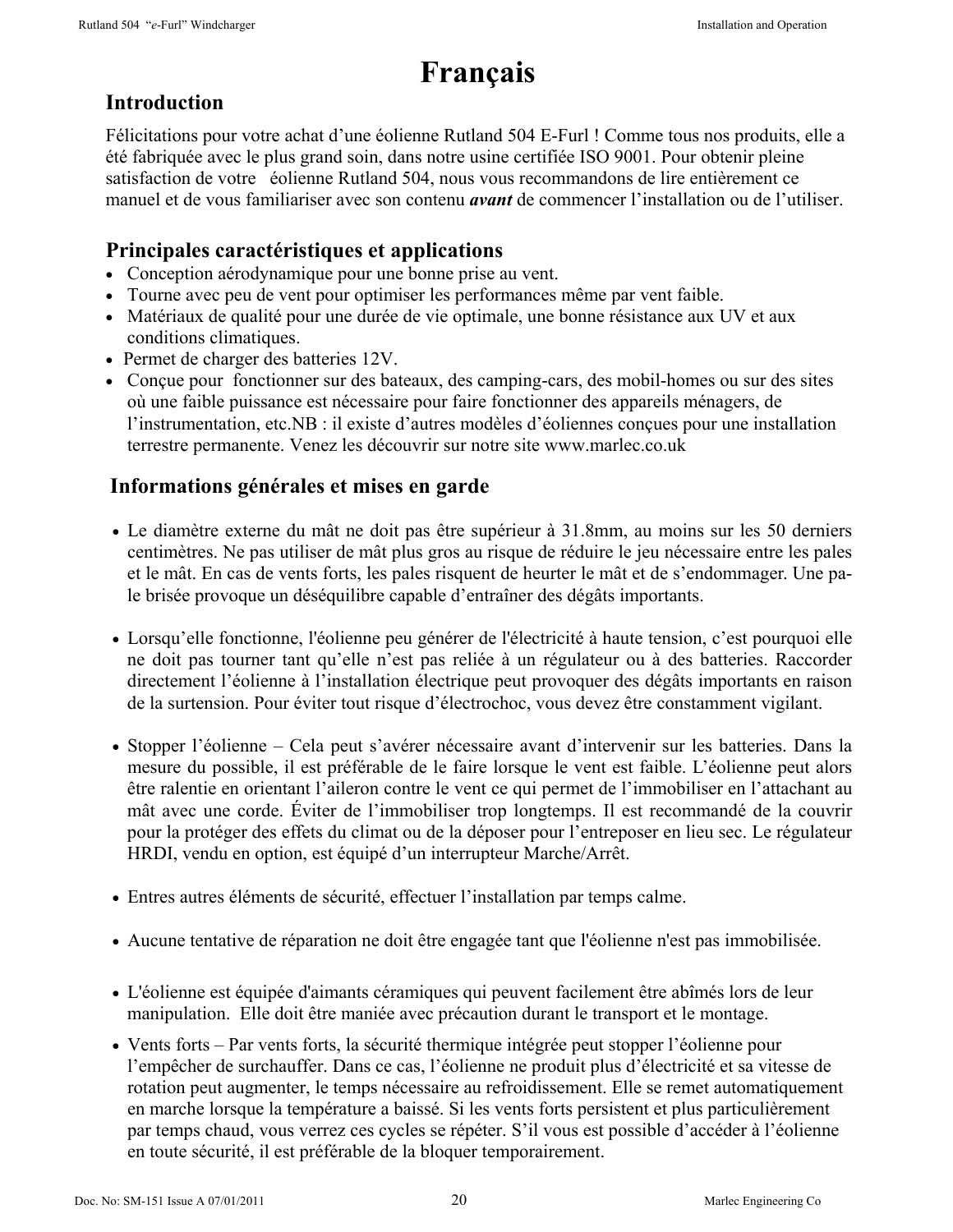- Il est essentiel de respecter les polarités lors du branchement de l'éolienne ainsi que de tous les autres composants du système électrique. Inverser les branchements endommagerait l'éolienne et une installation incorrecte annulerait la garantie.
- Le fusible fourni doit être installé pour protéger l'appareil.
- *L'éolienne Rutland 504 E-Furl est conçue pour une utilisation sur des bateaux à voiles ou certaines applications terrestres. Lorsque des vents d'orage sont annoncés, l'éolienne peut être immobilisée pour prévenir les risques d'usure et de casse, notamment lorsqu'elle est installée sur un site terrestre exposé aux vents forts pour lesquels il est recommandé d'utiliser des modèles Furlmatic (avec mise en drapeau automatique). Si ce type d'éolienne est recommandé par le constructeur pour une application, mais qu'il n'en est pas tenu compte, la garantie ne fonctionnera en cas de dommages occasionnés par des vents forts.*

*En cas de doute, se référer à votre revendeur, à un ingénieur compétent en électricité ou au fabricant.* 

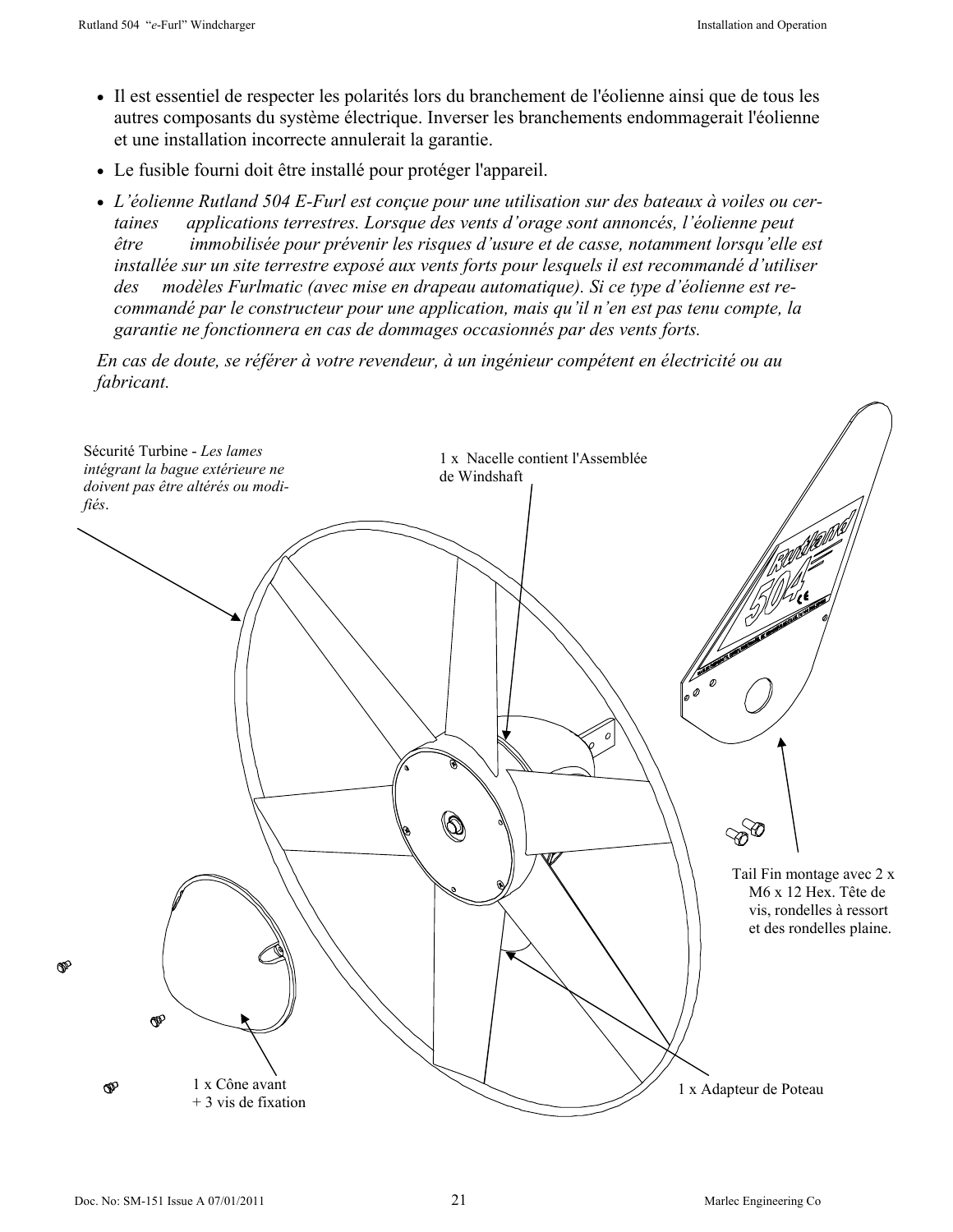#### **Guide d'installation en douze étape**

- 1. Choisir un emplacement dégagé pour que l'éolienne soit exposée au vent sans aucune obstruction. A bord d'un bateau, la monter au minimum 2,5 m au-dessus du pont et sur terre à une hauteur de 4 à 6 m minimum. *Lire le chapitre « Choix de l'emplacement »*.
- 2. Prévoir un mât de 31.7 mm de diamètre intérieur et de 38.1 mm maximum de diamètre extérieur, au moins sur les 50 derniers centimètres, pour prévenir tout risque de dégâts et effectuer un montage conforme aux exigences de la garantie.
- 3. Monter un régulateur, choisi dans la gamme proposée par Marlec, sur un plan vertical et à proximité des batteries. Suivre les instructions de montage fournies avec le régulateur.
- 4. Le cas échéant, percer les trous de fixation sur le mât et fixer l'éolienne au mât. *Voir le chapitre « Assemblage et installation de l'éolienne »*.
- 5. Choisir un câble adéquat à deux conducteurs pour relier l'éolienne au régulateur. Jusqu'à 20 m de longueur, choisir un câble d'une section de 2,5 mm². Pour relier le régulateur à la batterie, un câble de 4 mm² est nécessaire. *Pour d'autres longueurs, se reporter au chapitre « Type de câble »*.
- 6. Passer le câble dans le mât (*cela peut se faire au sol, avant de dresser le mât*).
- 7. Fixer les pâles, l'aileron et le cône avant sur l'éolienne, à l'aide des fixations fournies. *Chaque pâle doit être montée avec les quatre vis fournies*.
- 8. Utiliser le bloc de connexion fourni pour raccorder le câble passé dans le mât au câble sur l'éolienne. Protéger la connexion avec du ruban isolant. Vous pouvez aussi utiliser une prise *Nous recommandons d'effectuer une boucle et de la fixer afin de diminuer la contrainte sur la connexion*.
- 9. Pousser les câbles à l'intérieur du mât avec précaution, et poser l'adaptateur dans le mât. Aligner les trous de fixation et sécuriser le montage avec les rondelles et les vis fournies. Serrer en utilisant la clé Allen également fournie. *Empêcher la turbine de tourner à vide*.
- 10. Monter le régulateur à proximité de la batterie et suivre rigoureusement **toutes** les instructions ainsi que la séquence de branchements pour raccorder l'éolienne aux batteries. *NB : monter en ligne le fusible fourni avec l'éolienne entre le régulateur et la batterie*.
- 11. L'éolienne ne doit **en aucun cas** pouvoir fonctionner sans être raccordée à la batterie, s'assurer que la connexion soit permanente.
- 12. Dresser et fixer le mât. L'éolienne est maintenant prête à fonctionner. Effectuer les vérifications (en quatre points) indiquées au chapitre *« Dressage et mise en service de l'éolienne »*. Les « Informations générales et mises en garde » énoncées ci-dessus doivent également avoir été intégrées.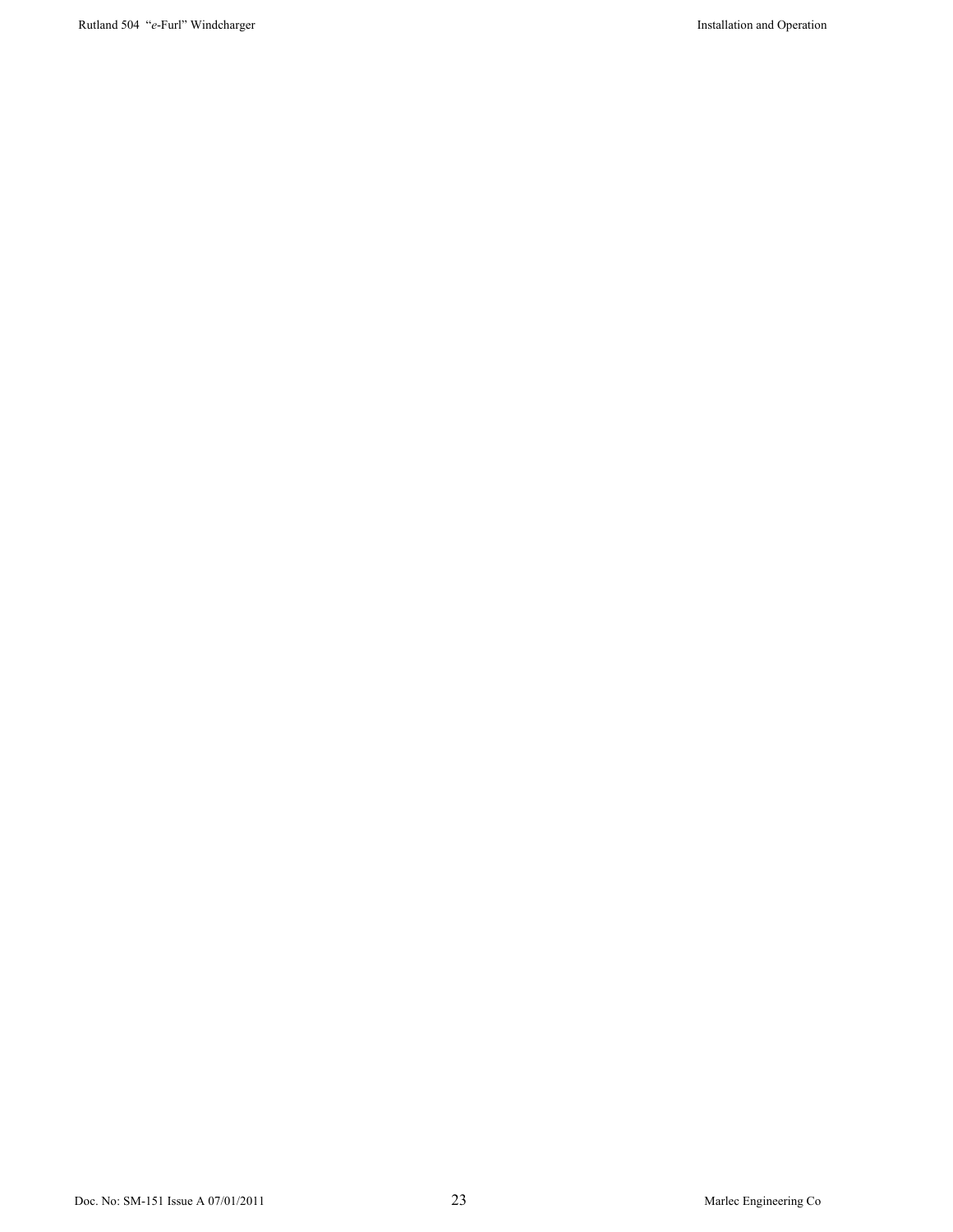## **Español**

#### **Introducción**

Felicitaciones y gracias por comprar un cargador eólico Rutland 504 E-Furl.

Utilizamos sumo cuidado en la fabricación de todos nuestros productos en nuestra fábrica aprobada por la Norma ISO9001. Para asegurarnos de que reciba lo mejor de nuestro Rutland 504, le recomendamos que lea este manual y se familiarice con su contenido antes de instalar y poner en funcionamiento el sistema del cargador eólico.

#### **Resumen de características y usos**

- estilo aerodinámico para mantener estabilidad y un buen flujo del viento
- el arranque con vientos a baja velocidad maximiza la producción de energía en vientos de poca fuerza
- materiales de construcción de gran calidad para mayor durabilidad, estabilidad U.V y resistencia a la intemperie
- proporciona una fuente de alimentación CC para cargar bancos de batería de 12 voltios.
- diseñado para ser utilizado a bordo de yates a vela, casillas rodantes motorizadas, casillas rodantes estáticas y sitios en donde se necesita una baja potencia para dispositivos domésticos como así también equipos de navegación, etc.
- Nota: Existen otros cargadores eólicos Rutland diseñados para instalaciones permanentes en tierra, para obtener mayor información, comuníquese con Marlec o visite la página Web www.marlec.co.uk.

#### **Pautas y advertencias generales**

- El diámetro externo del mástil de montaje NO DEBE exceder los 38.1mm aunque sea en los 0,5m superiores. No utilice mástiles más grandes ya que esto reducirá el espacio entre la torre y la paleta. En condiciones de vientos fuertes, esto puedo provocar daños al cargador eólico ya que la paleta entra en contacto con el mástil de montaje. Una paleta rota producirá un desequilibrio en la turbina y daños posteriores.
- Al girar, el cargador eólico es capaz de generar voltajes superiores al voltaje nominal. Nunca permita que la turbina gire a menos que se encuentre conectada eléctricamente a un regulador o a una batería. La conexión de una turbina que funciona con un circuito abierto al sistema eléctrico puede provocar daños graves a los componentes del sistema por el excesivo voltaje. En todo momento, tenga cuidado y evite las descargas eléctricas.
- Detención de la turbina: puede ser necesaria para realizar el mantenimiento de la batería. Si es posible, detenga la turbina en condiciones de viento a baja velocidad. Disminuya la velocidad de la turbina girando o dirigiendo la aleta de la cola contra el viento; esto diminuirá la velocidad de la turbina lo suficiente como para que ésta se pueda sujetar con una soga y sin peligro al mástil. Evite dejar la turbina atada durante mucho tiempo; le recomendamos que cubra la turbina para protegerla de la intemperie o retírela y guárdela en un lugar seco. Le recomendamos que utilice el regulador de carga Marlec que incluye un interruptor de desconexión.
- Elija un día sin viento para instalar el equipo y tenga en cuenta otros aspectos de seguridad.
- No intente reparar el sistema hasta que el generador de viento este sujeto y no pueda girar.
- El cargador eólico esta ajustado con imanes cerámicos que pueden dañarse durante una fuerte manipulación. Tenga cuidado con el ensamblaje del generador principal durante el transporte y el montaje.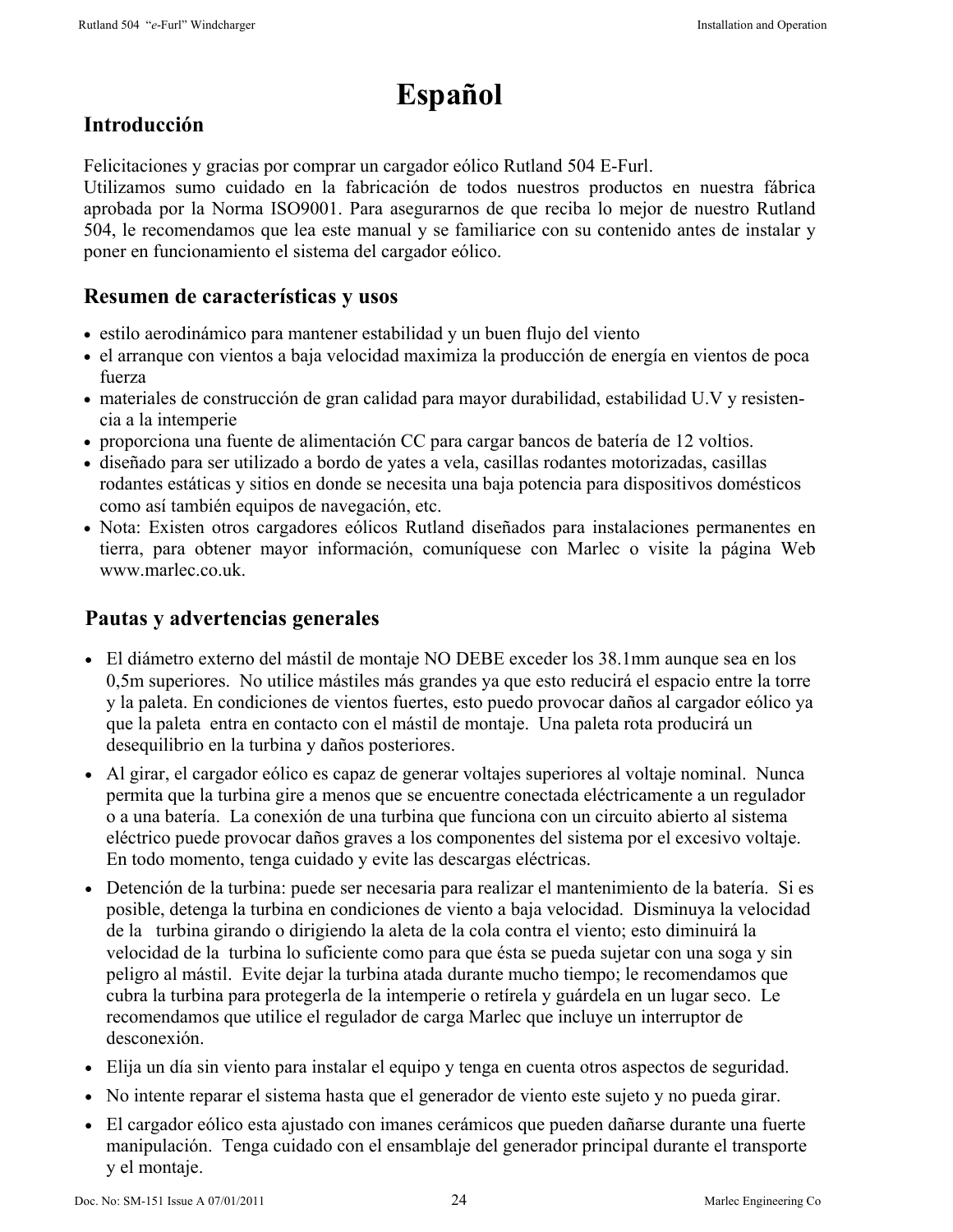- Vientos fuertes: durante vientos fuertes el termostato incorporado al cargador eólico puede ponerse en funcionamiento para evitar que el generador se recaliente. En este modo, la salida se detendrá y la turbina se acelerará temporariamente hasta alcanzar una temperatura menor y el generador se encuentre nuevamente conectado y cargando. Se lo puede ver girar durante prolongados vientos fuertes, particularmente en temperaturas ambientales elevadas. Si es accesible y seguro, quizás prefiera sujetar temporariamente la turbina.
- Es esencial respetar la polaridad correcta al conectar el cargador eólico y todos los demás componentes en un circuito eléctrico. Una conexión inversa dañará al cargador eólico y la instalación incorrecta anulará la garantía.
- Ajuste el fusible incluido para proteger el sistema.
- *El cargador Rutland 504 E-Furl es apropiado para barcos de vela y algunas aplicaciones terrestres. Cuando se pronostica una tormenta de viento, se puede sujetar la turbina para minimizar el desgaste y daño particularmente cuando se encuentra instalada en aplicaciones terrestres en donde normalmente se recomiendan los modelos de cargadores eólicos Furlmatic. Tenga en cuenta que cuando el fabricante recomienda un cargador eólico plegable, la garantía se anulará en casos de daños por tormenta.*

*Si tiene alguna duda, consulte con el proveedor, un ingeniero eléctrico competente o el fabricante.* 

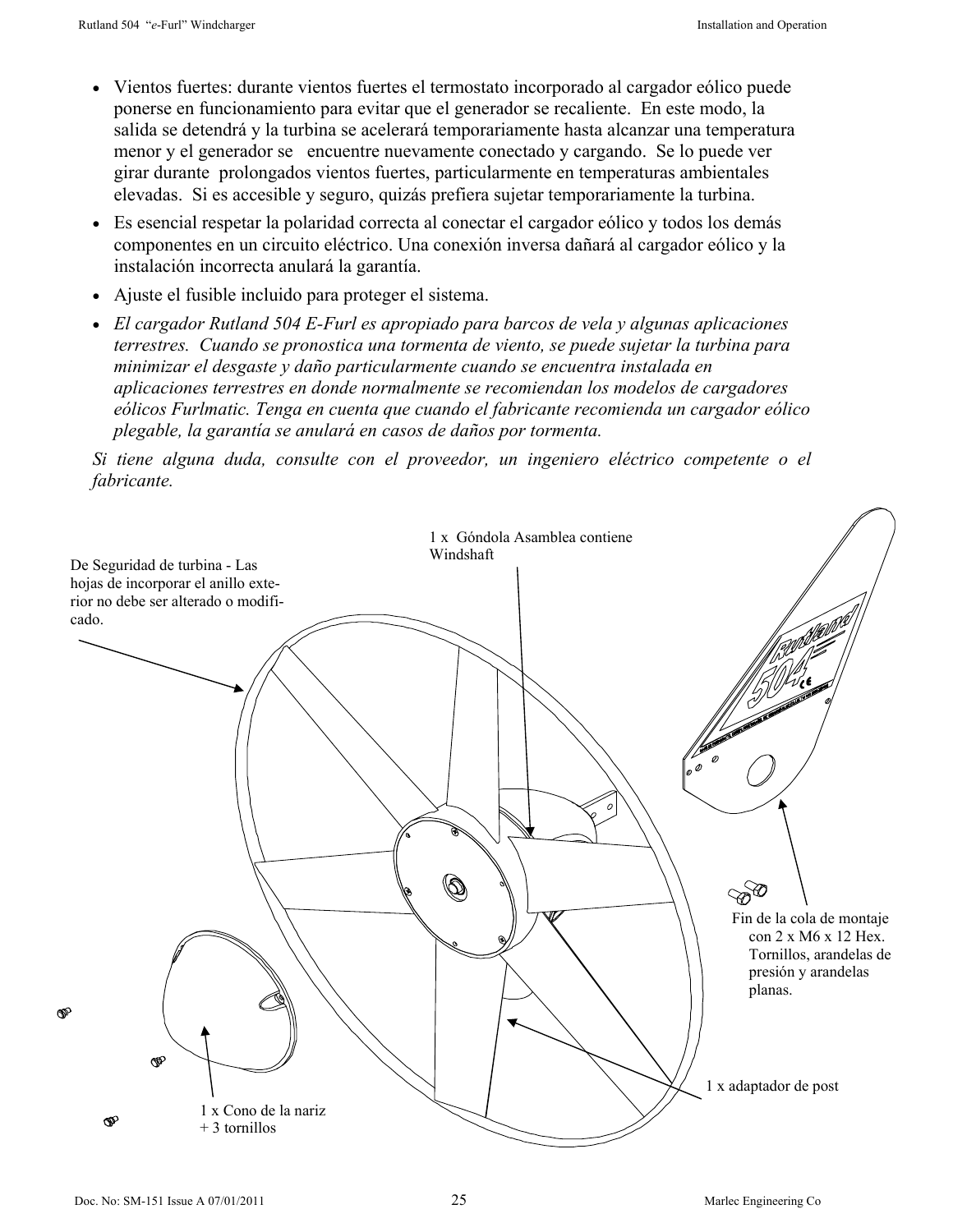#### **Guía rápida de inicio – 12 pasos**

- 1. Elija un sitio abierto para exponer al cargador eólico a un flujo libre de viento y así evitar obstrucciones. A bordo, monte el cargador eólico por lo menos a 2,4 metros de la cubierta, en tierra por lo menos a 4 hasta 6 metros de altura. *Lea toda la sección de Instalación.*
- 2. Elija un mástil de montaje con un diámetro interno de 31.7mm y un diámetro externo no mayor a 38.1mm para los primeros 0,6mm cómo mínimo para (i) evitar daños accidentales y (ii) cumplir con las condiciones de la garantía.
- 3. Monte un regulador de carga, del rango Marlec, sobre una superficie vertical adecuada y cerca de la batería. Siga las instrucciones proporcionadas con el regulador de carga.
- 4. Perfore el mástil de montaje, en caso de ser necesario, para prepararlo para que tolere y sujete al cargador eólico. *Vea la sección Montaje e Instalación.*
- 5. Elija un cable de dos conductores adecuado para que el cargador eólico se conecte con el regulador. De hasta 20 m, éste debería ser un área de secciones de por lo menos 2,5 mm² Es necesaria una pequeña área de sección de 4 mm² para unir el regulador a la batería. *Para consultar otras distancias, vea la clasificación en Especificaciones para cables.*
- 6. Coloque el mástil de montaje *( esto puede hacerlo en el piso antes de levantar el mástil*) de tal manera que el cable seleccionado pueda enroscarse a lo largo del mismo.
- 7. Ajuste las paletas, la cola y la nariz del cargador eólico mediante los fijadores proporcionados. *Es esencial que ajuste 4 tornillos por paleta.*
- 8. Una el cable enroscado en el mástil al cable de salida del cargador eólico mediante el bloque conector proporcionado. Envuelva con cinta aisladora. O bien utilice un tapón o toma corriente con pestillo. *Le recomendamos enroscar el cable y asegurarlo con una cinta de sujeción para cables para aliviar la tensión en la junta*
- 9. Con cuidado presione los cables hacia el mástil mientras desliza el adaptador del mástil por el mismo. Alinee los orificios y sujételos en el lugar con los tornillos y arandelas proporcionadas. Apriete con la llave Allen. *No permita que la turbina gire libremente.*
- 10. Ubique el regulador de carga cerca de la batería y siga cuidadosamente TODAS las pautas y secuencias de instalación del regulador para conectar el cargador eólico a la batería. *Nota: instale el fusible en línea proporcionado con el cargador eólico entre la batería y el regulador de carga.*
- 11. Asegúrese de que las conexiones de la batería sean permanentes ya que el cargador eólico NUNCA debe ponerse en funcionamiento sin estar conectado a la batería.
- 12. Levante y sujete el cargador eólico. Ahora puede dejarlo que gire. Siga la **"Lista de control final de 4 puntos denominada: Instalado y en Funcionamiento"**, que se observa más adelante. También la sección **"Pautas y advertencias generales"** amplía sobre los puntos mencionados.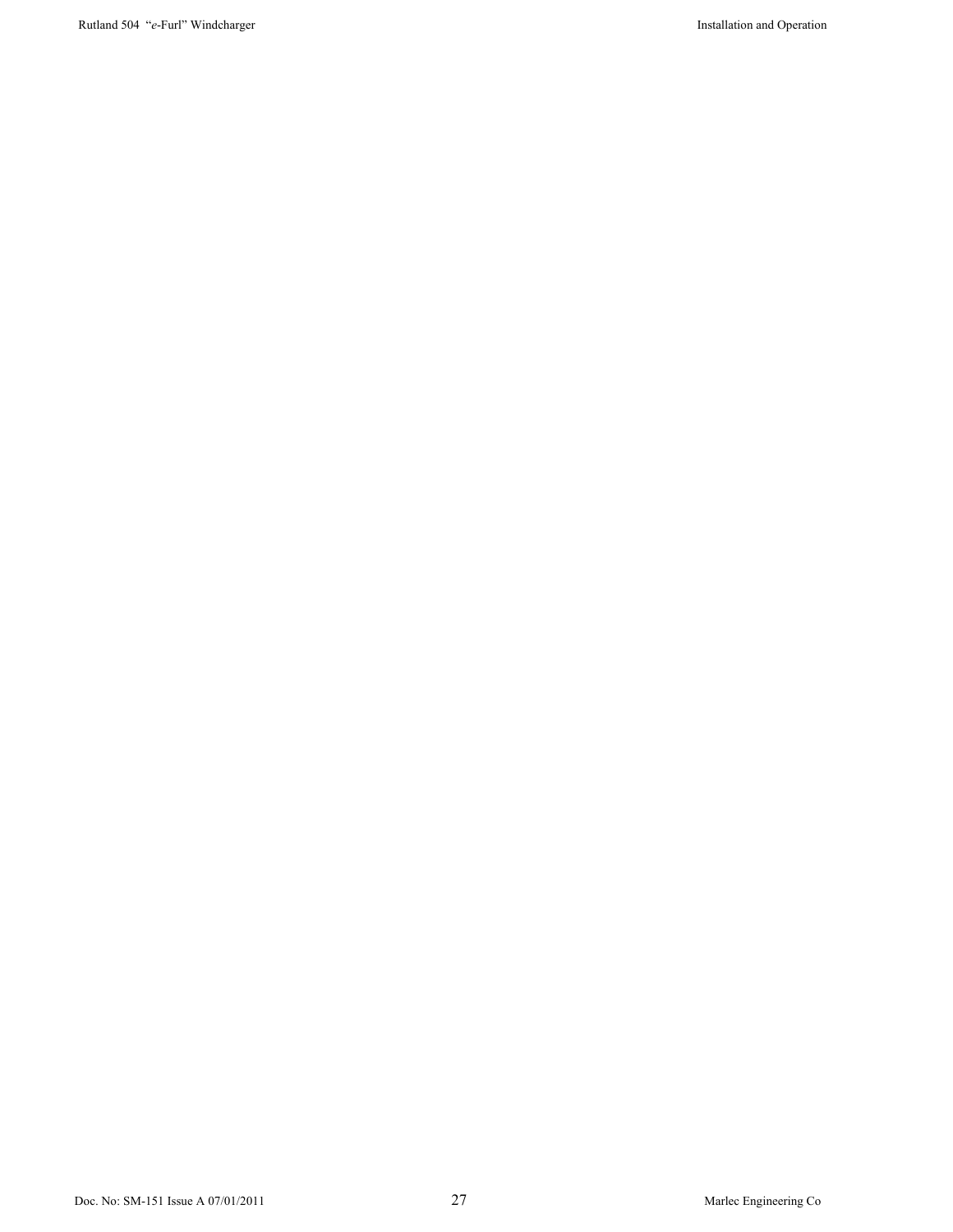# **Deutsche**

#### **Einleitung**

Wir gratulieren und bedanken uns für den Erwerb Ihres Rutland 504 E-Furl Windchargers. Wir leisten die beste Sorgfalt bei der Herstellung von allen unseren Geräten gemäß dem anerkannten Betriebsstandard ISO9001. Zur Gewährleistung für alle Vorteile beim Gebrauch von Rutland 504 bitten wir Sie diese Anleitung vollständig durchzulesen, bevor Sie mit der Montage und Inbetriebnahme des Windchargers fortfahren.

#### **Zusammenfassung der Funktionen und Anwendungen**

- Aerodynamisch gestaltet für einen ausgezeichneten Luftstrom mit Luftstabilität.
- Das Anlassen bei einer niedrigen Windgeschwindigkeit maximiert Stromerzeugung bei geringen Windstärken.
- Hochwertige Baustoffe für Strapazierfähigkeit, UV-Strahlungsstabilität und Witterungsbeständigkeit.
- Ein Gleichstromnetzgerät zum Aufladen eines 12 V Batteriesatzes wurde mitgeliefert.
- Für die Nutzung auf Segeljachten an Bord, bei Reisemobilen, Wohnmobilen und für Standorte bestimmt, wobei ein geringer Stromverbrauch für Haushaltsgeräte und auch für Navigationsgeräte etc. erforderlich ist.
- Anmerkung: Für weitere Windcharger von Rutland, welche für die dauerhafte Montage an Ort und Stelle entworfen wurden, treten Sie bitte mit Marlec in Kontakt oder besuchen Sie www.marlec.co.uk für weitere Informationen.

#### **Allgemeine Richtlinien & Gefahrenhinweise**

- Die Mastmontage DARF den Außendurchmesser von 38.1mm, zumindest den Oberen von 0.5m NICHT überschreiten. Größere Mastquerschnitte dürfen nicht verwendet werden, da dies zu einer geringeren Distanz zwischen dem Mast und dem Rotorblattspiels führt. Bei hohen Windbedingungen könnte es beim Windcharger zu Schaden führen, da das Rotorblatt mit dem festmontierten Mast in Kontakt kommen könnte. Ein zerbrochenes Rotorblatt verursacht ein Ungleichgewicht der Turbine und dementsprechend Schäden.
- Bei der Drehbewegung ist der Windcharger in der Lage Stromspannungen höher als die Nennspannung zu erzeugen. Es darf nie zugelassen werden, dass die Turbine rotiert, es sei denn das sie elektrisch mit einem Aufladekontrollgerät oder mit Batterien angeschlossen ist. Der Anschluss einer laufenden Turbine im Leerlauf an das Elektrosystem kann ernsthafte Schäden bei den Anlagebestandteilen, aufgrund der überhöhten elektrischen Spannung hervorrufen. Vorsicht ist stets zu bewahren zur Vermeidung eines Stromschlages.
- Das Anhalten der Turbine wird bei der Wartung der Batterie notwendig. Falls möglich sollte die Turbine bei Bedingungen mit niedrigen Windgeschwindigkeiten gestoppt werden. Die Turbine kann durch das Rotieren oder durch das windwärts legen der Heckschaufel des Rotorblattes abgebremst werden, das führt zu einem Anhalten der Turbine, sodass sie sicher mit einem Seil an den den Mast befestigt werden kann. Vermeiden Sie, dass die Turbine für längere Zeit festgebunden bleibt, wir empfehlen stattdessen, dass die Turbine entweder abgedeckt wird, um sie gegen die Witterung zu schützen oder entfernt und in einem trockenen Raum gelagert wird. Wir empfehlen den Nutzen des Marlec Aufladekontrollgerätes mit einem integrierten Schalter zur Stromabschaltung.
- Wählen Sie einen windstillen Tag für die Montage der Anlage und beachten Sie dabei weitere Sicherheitsfaktoren.
- Es darf kein Reparaturversuch an der Anlage stattfinden, bis alle Drehbewegungen des Windgenerators gedrosselt sind.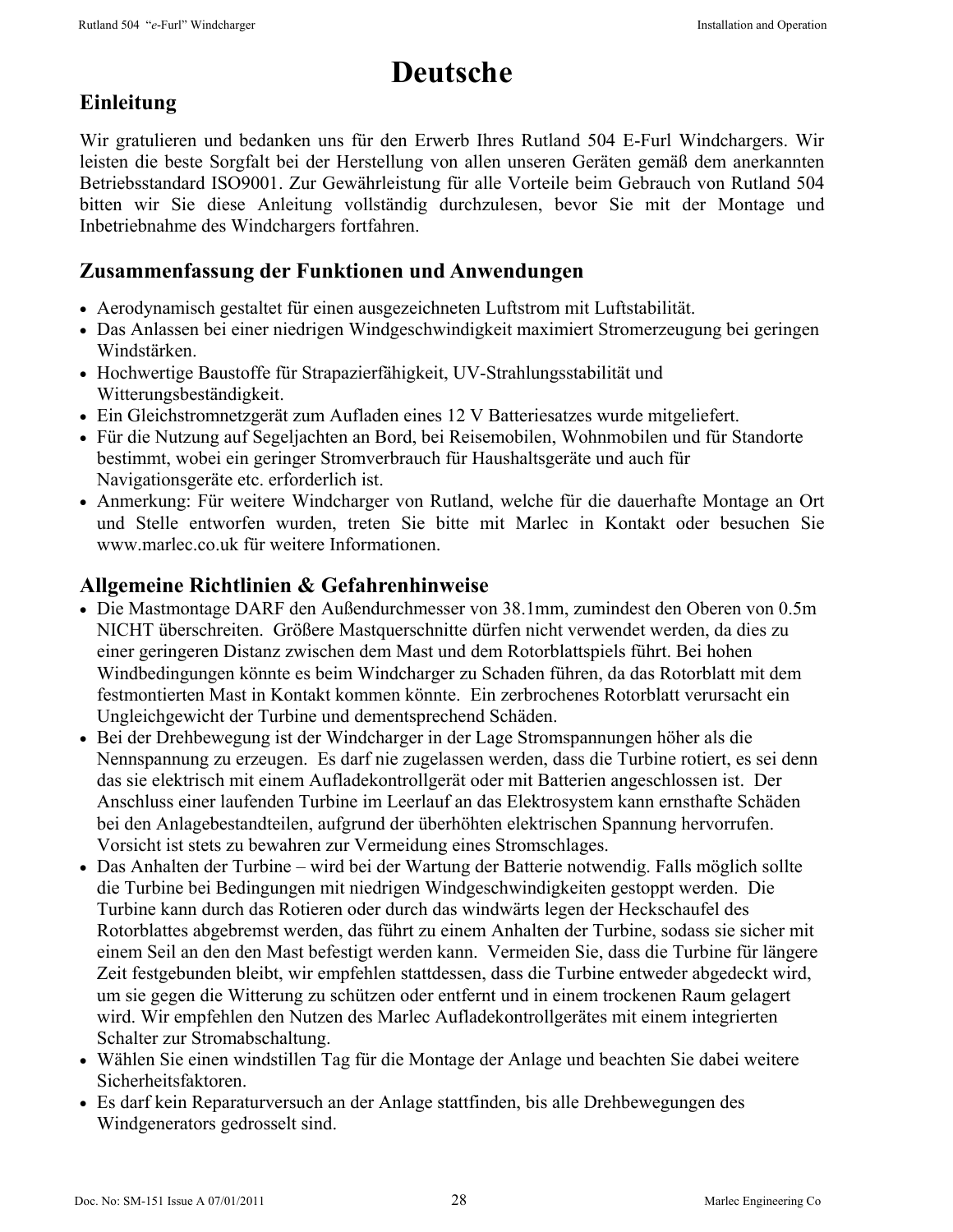- Der Windcharger ist mit einem Keramikmagnet ausgestattet, der bei einer schwerwiegenden Handhabung beschädigt werden kann. Der Hauptstromgenerator sollte mit Sorgfalt während dem Transport und der Montage behandelt werden.
- Hohe Windstärken bei hohen Windstärken kann sich das eingebaute Thermostat des Windchargers in Betrieb setzten, um ein Überheizen des Stromgenerators zu verhindern. Während diesem Betriebszustand wird die Ausgabe des Stromgenerators beendet, das Tempo der Turbine wird sich zeitweise beschleunigen bis zu diesem Zeitpunkt, wenn die niedrigen Temperaturwerte erreicht wurden, dann wird der Stromgenerator erneut angeschlossen und aufgeladen. Dies lässt sich möglicherweise in geschlossener Reihe bei langanhaltenden hohen Windstärken ersehen, insbesondere bei hohen Außentemperaturen. Falls ein Zugriff ohne Gefahr möglich ist, wird es bevorzugt die Turbine zeitweise abzusichern.
- Es ist notwendig die korrekte Polarität zu beachten, wenn der Windcharger und alle weiteren Bestandteile an den elektrischen Stromkreis angeschlossen werden. Ein Rückwärtsstrom wird den Windcharger beschädigen und eine inkorrekte Installation führt dazu, dass die Garantie gegenstandslos gemacht wird.
- Die mitgelieferte Sicherung muss zum Schutz des Gerätes angebracht werden.
- *Der Rutland 504 E-Furl Windcharger eignet sich für Segelboote und für einige Anwendungen zu Land. Wenn Sturmwinde vorhergesagt werden, kann die Turbine gedrosselt werden, um einen Verschleiß und Abnutzen zu reduzieren, insbesondere wenn sie für Anwendungen zu Lande installiert wurde, wobei dafür normalerweise die Windcharger der Furlmatic Modelle empfohlen werden.*
- *Anmerkung, wenn es vom Hersteller empfohlen wurde, dass ein Windcharger der Furlmatic Modelle für jegliche Art von Segelvorrichtungen zu nutzen sei, wird die Garantie im Falle eines Sturmschadens gegenstandlos gemacht.*

 *Im Zweifelsfall wenden Sie sich bitte an Ihren Fachhändler, an einen fachkundigen Elektroingenieur oder an den Hersteller.* 

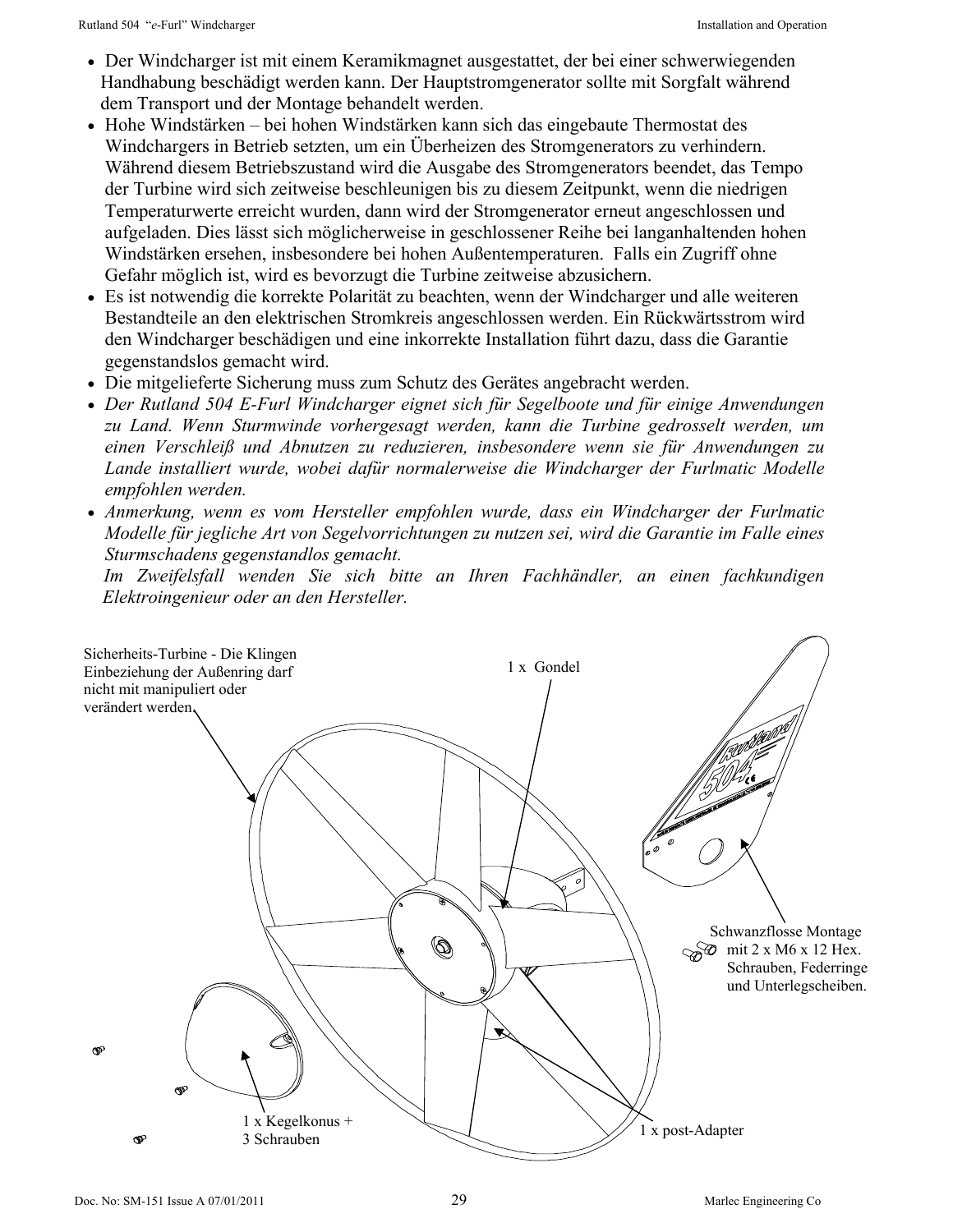#### **Kurzanleitung mit zwölf Anhaltspunkten**

- 1. Wählen sie eine offene Stelle für die Montage Ihres Windchargers in einem bestimmten Luftstrom und unter der Vermeidung von Hindernissen. An Bord sollte der Windcharger mindestens 2.4 Meter über dem Deck und zu Lande mindestens 4 - 6 Meter hoch angebracht werden. *Lesen Sie den vollständigen Absatz zu: An einer Stelle befestigen [Siting].*
- 2. Wählen Sie einen Mast mit einem Innendurchmesser von 31.7mm und einem Außendurchmesser von nicht größer als 38.1 mm und mindestens für den Oberen 0.6m, um (i)einen Nebenschaden zu vermeiden und (ii) die Bedingungen der Garantie zu erfüllen.
- 3. Montieren sie eines der Aufladekontrollgeräte von der Firma Marlec an eine geeignete senkrechte Oberfläche und in der Nähe der Batterie. Befolgen Sie die Anleitung, die mit dem Aufladekontrollgerät mitgeliefert wurde.
- *4.* Bohren Sie, falls erforderlich, in den Montagemast zur Vorbereitung der Befestigung und Inbetriebnahme des Windchargers. *Siehe Montage und Installation [Assembly and Installation].*
- *5.* Wählen sie ein geeignetes zweiadriges Kabel für den Anschluss des Windchargers zum Aufladekontrollgerät. Bis zu 20 Meter, dies sollte mindestens von einer 2.5mm² Querschnittsfläche sein. Ein Kurzabschnitt von einer 4mm² Querschnittsfläche ist für die Verbindung zwischen dem Aufladekontrollgerät und der Batterie erforderlich. *Für weitere Abstände beziehen Sie sich bitte auf die Tabelle Kabelspezifikationen [Cable Specifications].*
- *6.* Bringen Sie den Montagemast in eine bestimmte Stellung, sodass das gewählte Kabel aufgezogen werden kann, das kann auch auf dem Boden durchgeführt werden, bevor sie den Mast anheben.
- *7.* Die Rotorblätter, das Heck- und Vorderteil an den Windcharger mit den mitgelieferten Befestigungsteilen montieren. *Wichtig ist, dass 4 Schrauben pro Rotorblatt angebracht werden.*
- *8.* Schließen Sie das durchgezogene Kabel am Mast mit dem Kabelausgang des Windchargers mit der mitgelieferten Anschlussleiste an und mit Isolierband umwickeln. Es kann als Alternative eine einklinkende Steckvorrichtung verwendet werden. *Wir empfehlen das Kabel zurückzuschlingen, um es mit einem Kabelbinder zu befestigen und eine Zugentlastung am Verbindungsstück zu erzielen.*
- *9.* Die Kabel mit Sorgfalt am Mast hinunter schieben, während das Passstück am Mast herunter gegleitet wird. Die Löcher in eine Reihe bringen und an der Stelle mit den mitgelieferten Schrauben und Muttern befestigen und mit dem Sechskantstiftschlüssel befestigen. *Die Turbine darf nicht sich nicht unbehindert im Kreis drehen.*
- 10.Das Aufladekontrollgerät neben der Batterie lokalisieren und mit Sorgfalt ALLE Richtlinien und Installationsanweisungen für den Anschluss an den Windcharger bis durch zur Batterie befolgen. *Anmerkung: installieren Sie die mitgelieferte In-line Sicherung mit dem Windcharger zwischen der Batterie und dem Aufladekontrollgerät.*
- 11.Sicherstellen, dass die Batterieanschlüsse dauerhaft sind, da der Windcharger NIE ohne einen Anschluss mit der Batterie in Betrieb genommen werden darf.
- **12.**Den Windcharger anheben und befestigen. Die Drehbewegungen können nun durchgeführt werden. Befolgen sie die im folgenden erläuterte "Inbetriebnahme – 4-Punkte Überprüfliste". [**Up and Running- Four Points Final Checklist]**, ebenso die **"Allgemeinen Richtlinien und Gefahrenhinweise"**, die sich auf die obengenannten Punkte beziehen.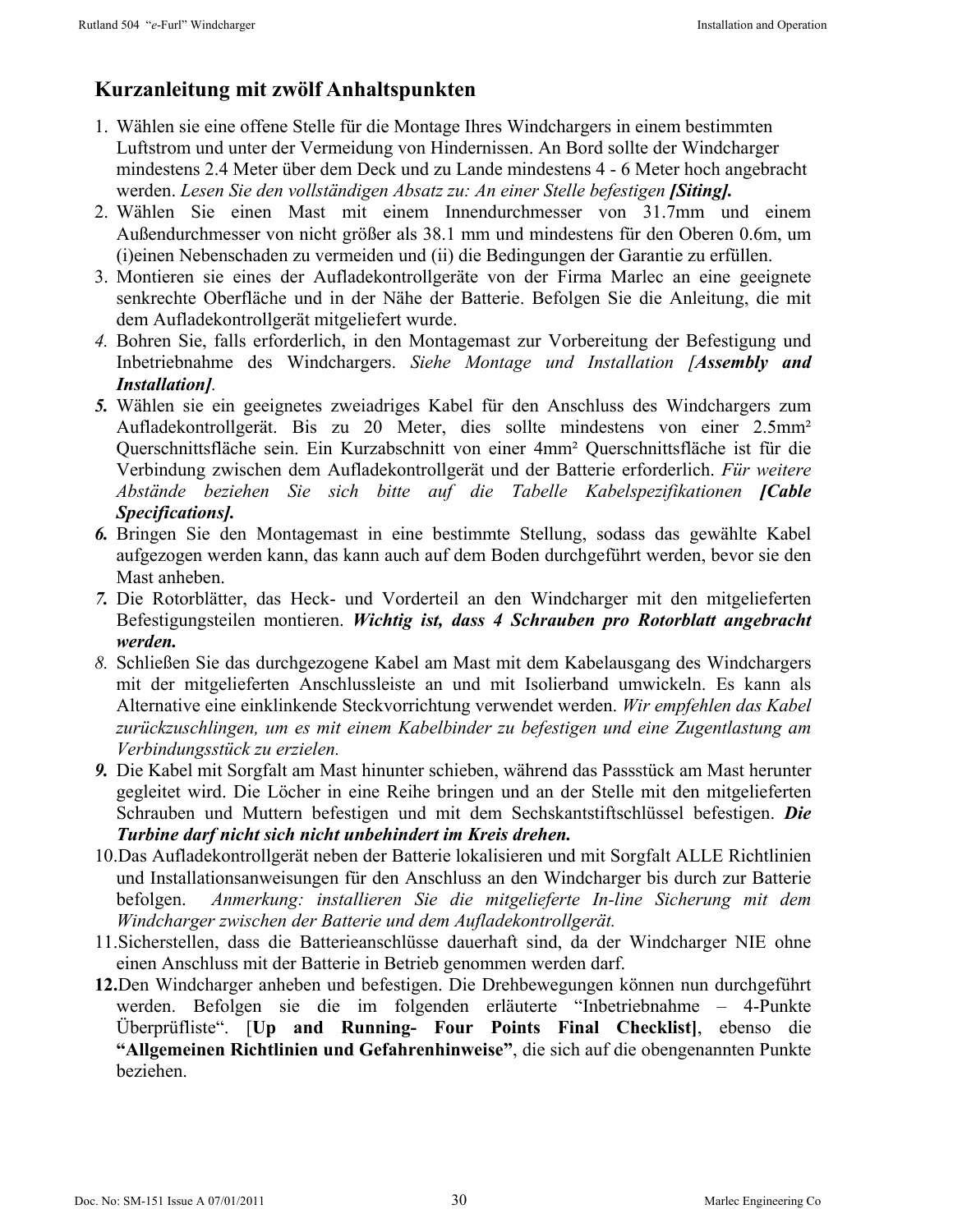

#### **For Your Records For your future reference we recommend you note the following:**

**Serial Number:** 

**Date of Purchase:** 



**Date of Installation:** 

**Type of Regulator:**